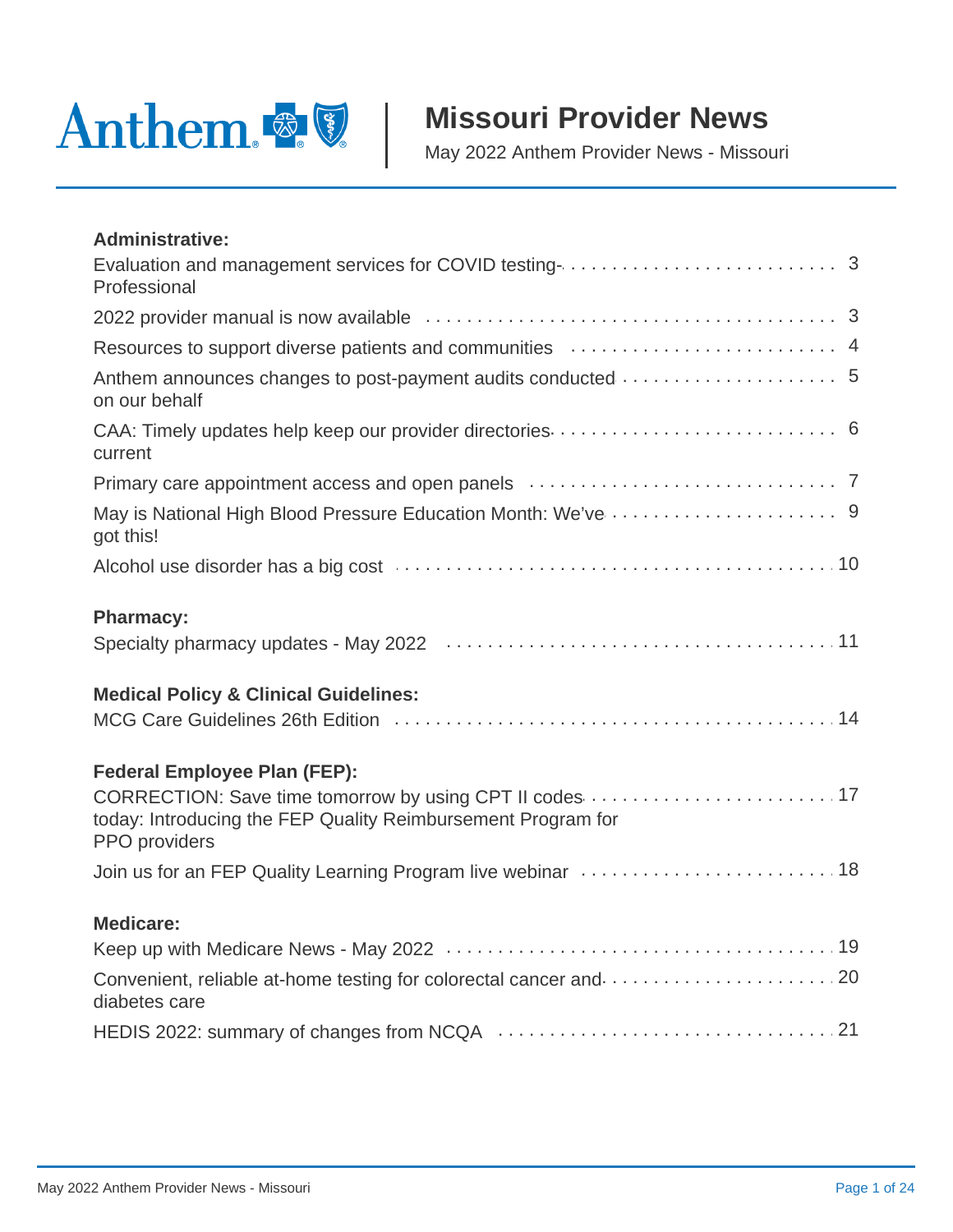#### [. . . . . . . . . . . . . . . . . . . . . . . . . . . . . . . . . . . . . . . . . . . . . . . . . . . .](#page-22-0) . . . . . . . . . . . . . . . . . . . . New specialty pharmacy medical step therapy requirements-[23](#page-22-0)March 2022 update

Anthem Blue Cross and Blue Shield is the trade name of: In Colorado Rocky Mountain Hospital and Medical Service, Inc. HMO products underwritten by HMO Colorado, Inc. In Connecticut: Anthem Health Plans, Inc. In Georgia: Blue Cross Blue Shield Healthcare Plan of Georgia, Inc. In Indiana: Anthem Insurance Companies, Inc. In Kentucky: Anthem Health Plans of Kentucky, Inc. In Maine: Anthem Health Plans of Maine, Inc. In Missouri (excluding 30 counties in the Kansas City area): RightCHOICE® Managed Care, Inc. (RIT), Healthy Alliance® Life Insurance Company (HALIC), and HMO Missouri, Inc. RIT and certain affiliates administer non-HMO benefits underwritten by HALIC and HMO benefits underwritten by HMO Missouri, Inc. RIT and certain affiliates only provide administrative services for self-funded plans and do not underwrite benefits. In Nevada: Rocky Mountain Hospital and Medical Service, Inc. HMO products underwritten by HMO Colorado, Inc. dba HMO Nevada. In New Hampshire: Anthem Health Plans of New Hampshire, Inc. HMO plans are administered by Anthem Health Plans of New Hampshire, Inc. and underwritten by Matthew Thornton Health Plan, Inc. In Ohio: Community Insurance Company. In Virginia: Anthem Health Plans of Virginia, Inc. trades as Anthem Blue Cross and Blue Shield in Virginia, and its service area is all of Virginia except for the City of Fairfax, the Town of Vienna, and the area east of State Route 123. In Wisconsin: Blue Cross Blue Shield of Wisconsin (BCBSWI), which underwrites or administers the PPO and indemnity policies and underwrites the out of network benefits in POS policies offered by Compcare or WCIC; Compcare Health Services Insurance Corporation (Compcare) underwrites or administers the HMO policies and Wisconsin Collaborative Insurance Company (WCIC) underwrites or administers Well Priority HMO or POS policies. Independent licensees of the Blue Cross and Blue Shield Association. Anthem is a registered trademark of Anthem Insurance Companies, Inc. The Blue Cross and Blue Shield names and symbols are registered marks of the Blue Cross and Blue Shield Association. Use of the Anthem websites constitutes your agreement with our Terms of Use.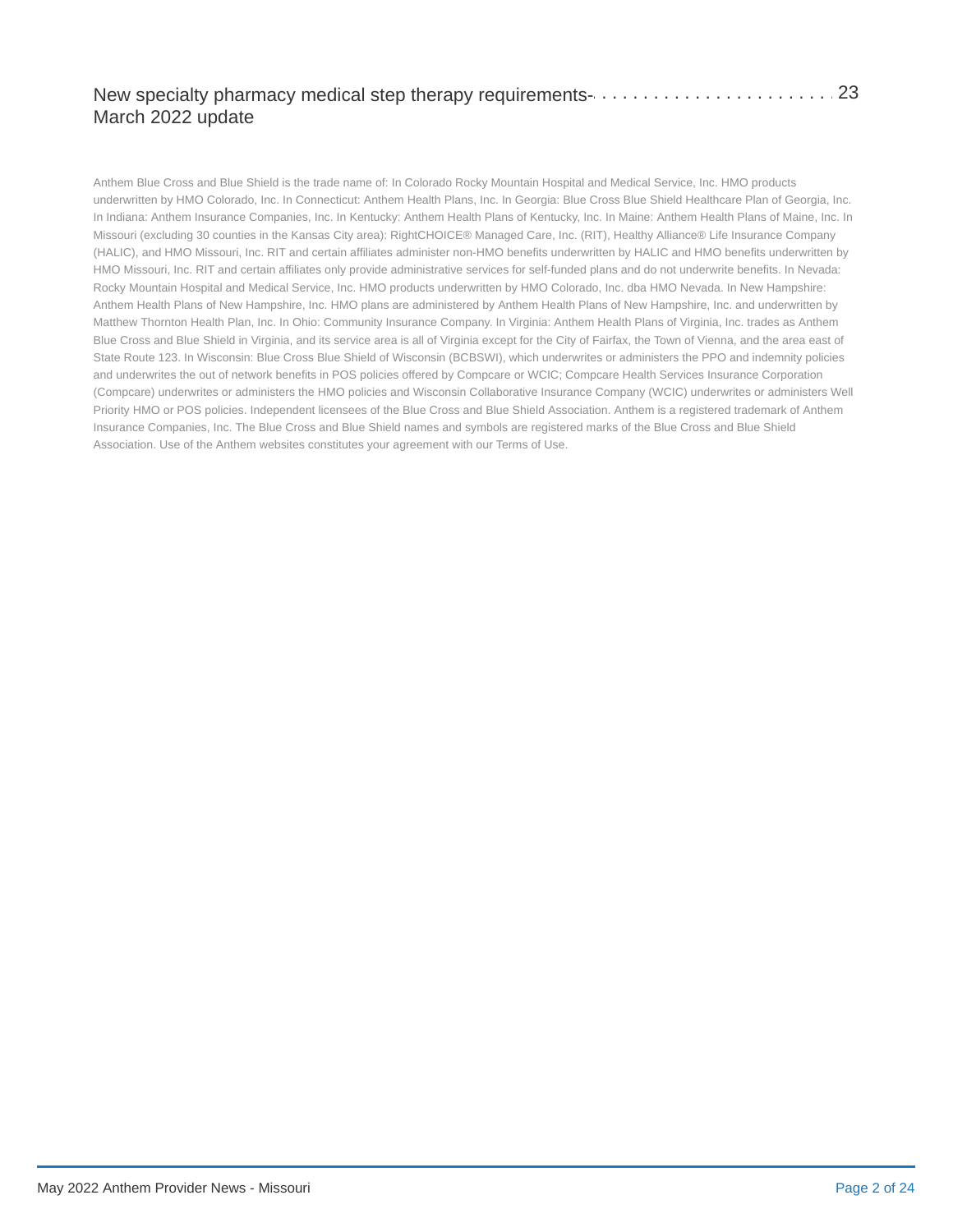### <span id="page-2-0"></span>**Evaluation and management services for COVID testing-Professional**

Published: May 1, 2022 - **Administrative**

Effective with dates of service on or after August 1, 2022, Anthem Blue Cross and Blue Shield (Anthem) will facilitate review of selected claims for COVID-19 visits reported with evaluation and management (E/M) services submitted by professional providers to align with CMS reporting guidelines. When the purpose of the visit is for COVID-19 testing only, reimbursement for CPT $^{\circledR}$  code 99211 (office or other outpatient visit) is allowed when billed with place of service office (11), mobile unit (15), walk-in retail health clinic (17), or urgent care facility (20). Claims for exposure only may be affected. Professional providers are encouraged to code their claims to the highest level of specificity in accordance with ICD-10 coding guidelines.

Prior to payment, Anthem will review the selected claims to determine, in accordance with correct coding requirements and/or reimbursement policy as applicable, whether the E/M code level submitted is appropriate for the COVID-19 visit reported. If the visit is determined to be solely for the purpose of COVID-19 testing, Anthem will reimburse using CPT code 99211.

Professional providers that believe their medical record documentation supports reimbursement for the originally submitted level for the E/M service will be able to follow the Claims Payment Dispute process (including submission of such documentation with the dispute) as outlined in the provider manual.

If you have questions on this program, contact your Provider Experience representative.

2135-0522-PN-KY.MO.OH/ PEC-NL-0849-22

**URL:** <https://providernews.anthem.com/missouri/article/evaluation-and-management-services-for-covid-testing-professional-1>

### **2022 provider manual is now available**

Published: May 1, 2022 - **Administrative**

Anthem Blue Cross and Blue Shield (Anthem) reviews and updates our provider manuals annually. We are pleased to notify you that the updated 2022 provider manual is now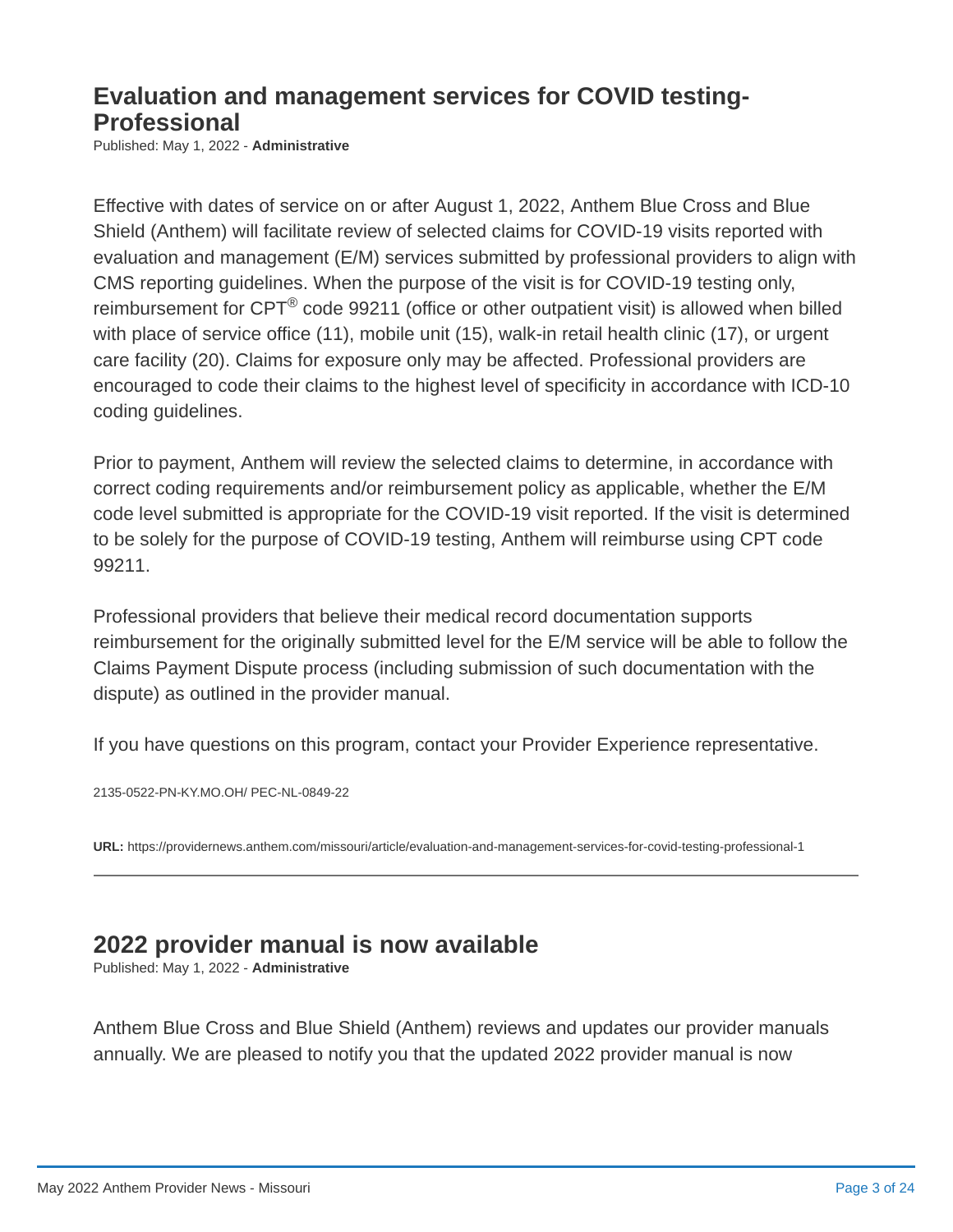[here](https://www.anthem.com/provider/policies/manuals/?cnslocale=en_US_mo). Or go to [anthem.com](http://www.anthem.com/) > Providers > Policies, Guidelines & Manuals > select a State – Missouri > Provider Manual.

The 2021 Missouri Provider Manual will be available until June 30, 2022.

1097-0522-PN-MO

**URL:** <https://providernews.anthem.com/missouri/article/2022-provider-manual-is-now-available>

## <span id="page-3-0"></span>**Resources to support diverse patients and communities**

Published: May 1, 2022 - **Administrative**

We've heard it all our lives: To be fair, you should treat everybody the same. But the challenge is that everybody is not the same—and these differences can lead to critical disparities not only in how patients access health care, but their outcomes as well. The COVID-19 pandemic has reignited public attention about the serious public health risks and consequences of disparities, and the critical need for health equity.

Health equity means everyone has the opportunity to reach their highest level of health, and barriers to doing so must be removed. Health disparities are health differences that are closely linked with social, economic, and/or environmental disadvantage. $1$  Achieving health equity requires focus on the elimination of barriers and disparities associated with factors such as race, ethnicity, gender, gender identity, religion, socioeconomic status, disability, and even where you live.<sup>2</sup> As a result, it is imperative to offer access to care that is tailored to the unique needs of patients, and Anthem Blue Cross and Blue Shield (Anthem) is committed to supporting our providers in this effort.

[MyDiversePatients.com](https://mydiversepatients.com/) is where you can find resources, information, and techniques to help provide individualized care every patient deserves, regardless of their diverse backgrounds. There you can also find opportunities for free Continuing Medical Education (CME) credit for learning experiences on topics related to cultural competency and disparities. [Mydiversepatients.com](http://www.mydiversepatients.com/) is free and accessible from any device (desktop computer, laptop, phone, or tablet) with no account or log in required. Scan the QR code below for direct access to [mydiversepatients.com.](http://www.mydiversepatients.com/)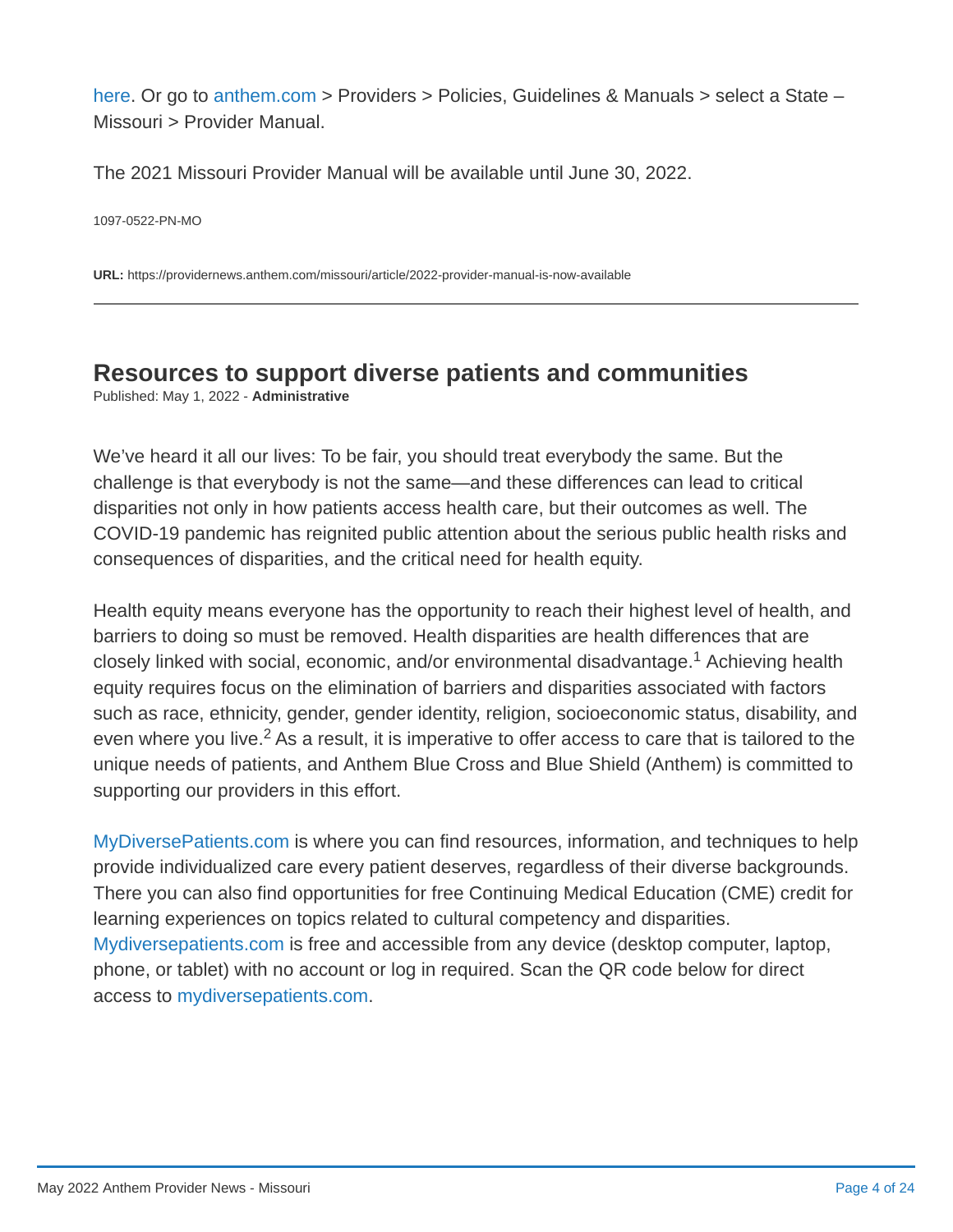<span id="page-4-0"></span>

[Stronger Together](https://communityresources.anthem.com/) is a website where you can find free resources to support the diverse health needs of all people where they live, learn, work and play. These resources were created in collaboration with national organizations and are available for you to share with your patients and communities. Scan the QR code below for direct access to [Stronger Together.](https://communityresources.anthem.com/)



While there is no single, easy answer to address health care disparities, the vision of [MyDiversePatients.com](https://mydiversepatients.com/) and Stronger [Together is a start to reversing health care inequity one person](https://communityresources.anthem.com/) at a time.

<sup>1</sup>Office of Disease Prevention and Health Promotion. (2022, Feb 6). Healthy People - Disparities. [Retrieved from https://www.healthypeople.gov/2020/about/foundation-health](https://www.healthypeople.gov/2020/about/foundation-health-measures/Disparities)measures/Disparities <sup>2</sup>Think Anthem.com. (2022, Feb 7). Why We Need Health Equity. Retrieved from <https://www.thinkanthem.com/health-equity/what-are-health-disparities/>

1805-0522-PN-CNT

**URL:** <https://providernews.anthem.com/missouri/article/resources-to-support-diverse-patients-and-communities-17>

### **Anthem announces changes to post-payment audits conducted on our behalf**

Published: May 1, 2022 - **Administrative**

*Change Healthcare* will transition out of the post-payment hospital bill audit (HBA) program by the end of 2022. Effective immediately, Anthem Blue Cross and Blue Shield (Anthem)'s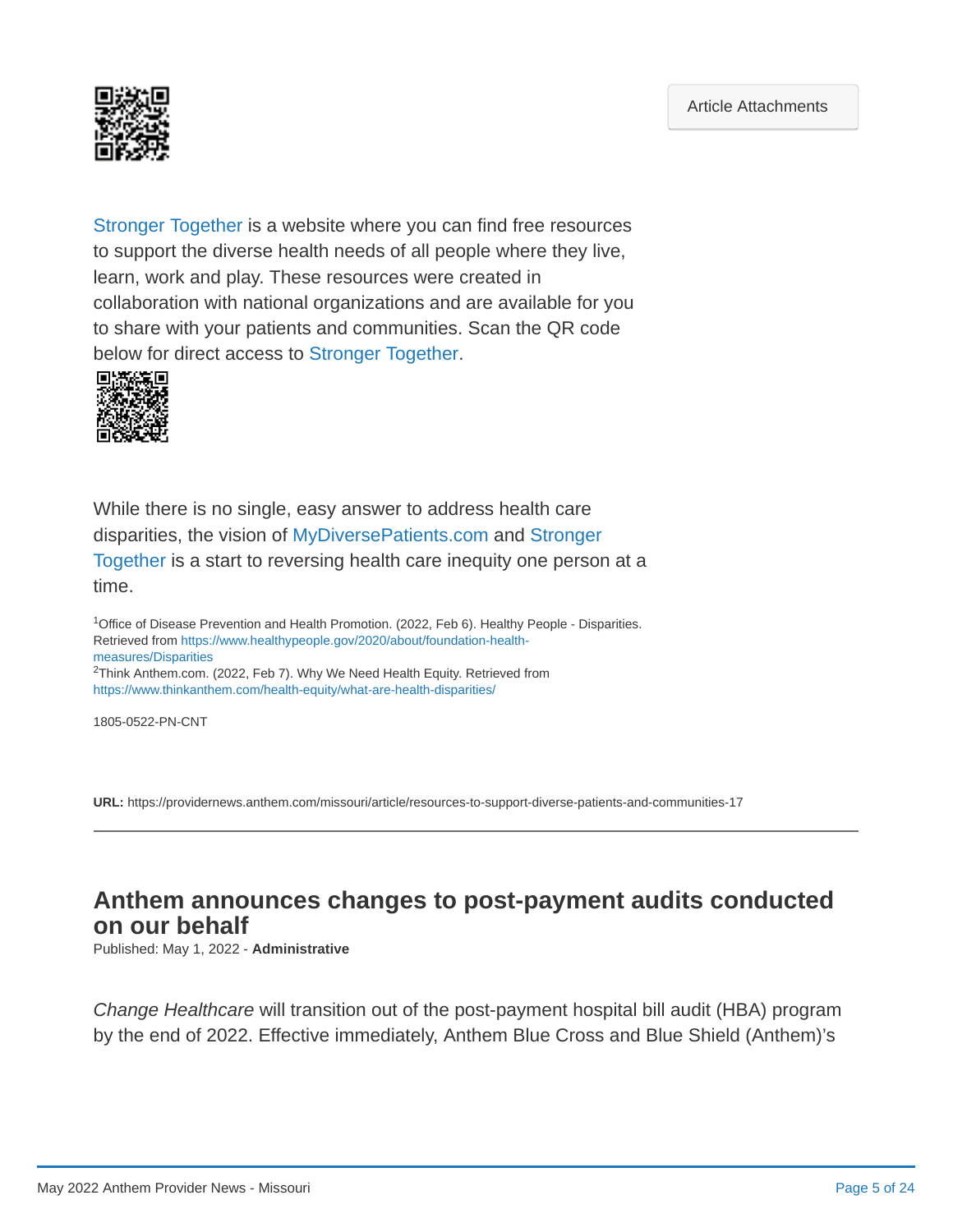<span id="page-5-0"></span>*Change Healthcare* may continue to contact you to finalize any work that is in process, or already scheduled.

Anthem continues to work with Cotiviti as a post-payment DRG validation audit partner. Effective immediately, the Anthem CCA team is assuming a larger role in conducting postpayment DRG validation audits and DRG readmission audits. In addition to receiving requests from Anthem's CCA team, network-participating providers may continue to receive letters from Cotiviti requesting access to medical records for the purpose of conducting these audits. We will do our best to avoid duplicate medical record requests from Anthem and Cotiviti.

Thank you for your continued efforts to expedite medical record requests.

This notification applies to all lines of business and all markets. If you have questions about this notification, please contact Provider Services.

#### 2120-0522-PN-ALLCSBD

**URL:** [https://providernews.anthem.com/missouri/article/anthem-announces-changes-to-post-payment-audits-conducted-on-our-behalf-](https://providernews.anthem.com/missouri/article/anthem-announces-changes-to-post-payment-audits-conducted-on-our-behalf-1)1

## **CAA: Timely updates help keep our provider directories current**

Published: May 1, 2022 - **Administrative**

Submitting your updates in a timely manner helps to ensure we have the most current online provider directory information available to members. We ask that you review your information regularly and let us know as soon as possible if any of your information in our online provider directory has changed.

If updates are needed, you can use our online [Provider Maintenance Form](https://www.anthem.com/provider/provider-maintenance-form/). Online update options include:

- add/change an address location
- name change
- tax ID changes
- provider leaving a group or a single location
- phone/fax number changes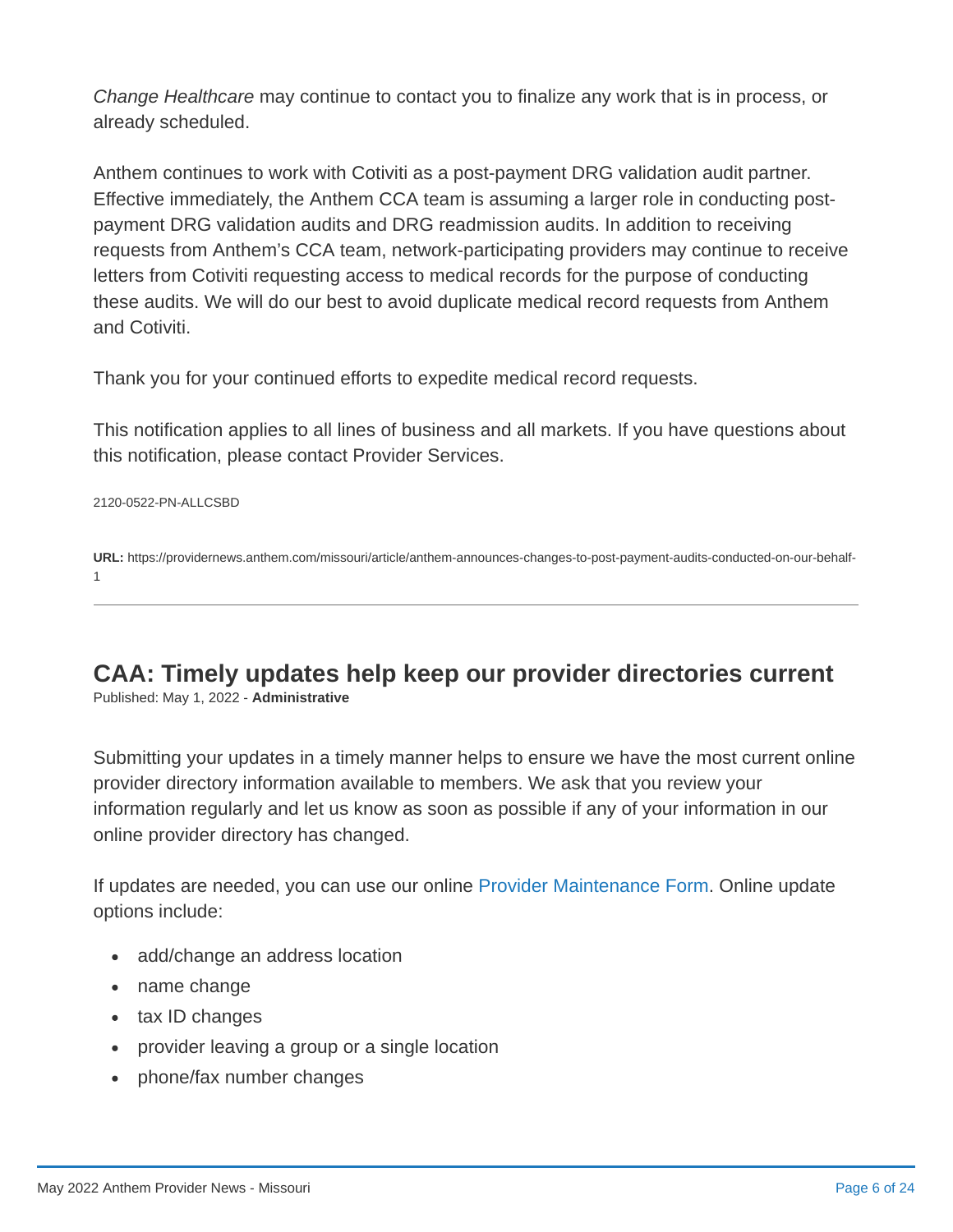• closing a practice location

Once you submit the Provider Maintenance Form, you will receive an email acknowledging receipt of your request. Visit the [Provider Maintenance Form landing page](https://www.anthem.com/ca/provider/provider-maintenance-form/) for complete instructions.

The Consolidated Appropriations Act (CAA), effective January 1, 2022, contains a provision that requires online provider directory information be reviewed and updated (if needed) at least every 90 days. We appreciate your help in keeping our online provider directories current.

2129-0522-PN-CNT

**URL:** <https://providernews.anthem.com/missouri/article/caa-timely-updates-help-keep-our-provider-directories-current-3>

### <span id="page-6-0"></span>**Primary care appointment access and open panels**

Published: May 1, 2022 - **Administrative**

The annual PCP access studies performed by our vendor, North American Testing Organization based in California, were resumed and fielded in the third quarter of 2021. The purpose is to assess adequate appointment timeframes for our members with an urgent condition or for routine.

The main challenges the vendor encounters while attempting to collect this required, essential data are related to inaccurate provider information in Anthem Blue Cross and Blue Shield (Anthem)'s demographic database, i.e., incorrect or non-working phone numbers, practitioner moved, retired, or deceased; the practice has resigned their Anthem contract, accepts private pay only or is no longer in practice; as well as, staff refusing to participate in the survey. We ask that you update your office information using the online Provider [Maintenance Form and that you participate in quality programs such as this critical su](https://www.anthem.com/provider/provider-maintenance-form/)rvey as a condition of Anthem's contract.

Another item captured in the survey is open panel status for new patients. At the office level, we are capturing more closed panel data than is reflected in the provider directory for members. Please keep Anthem abreast of the open/close panel status of your practice.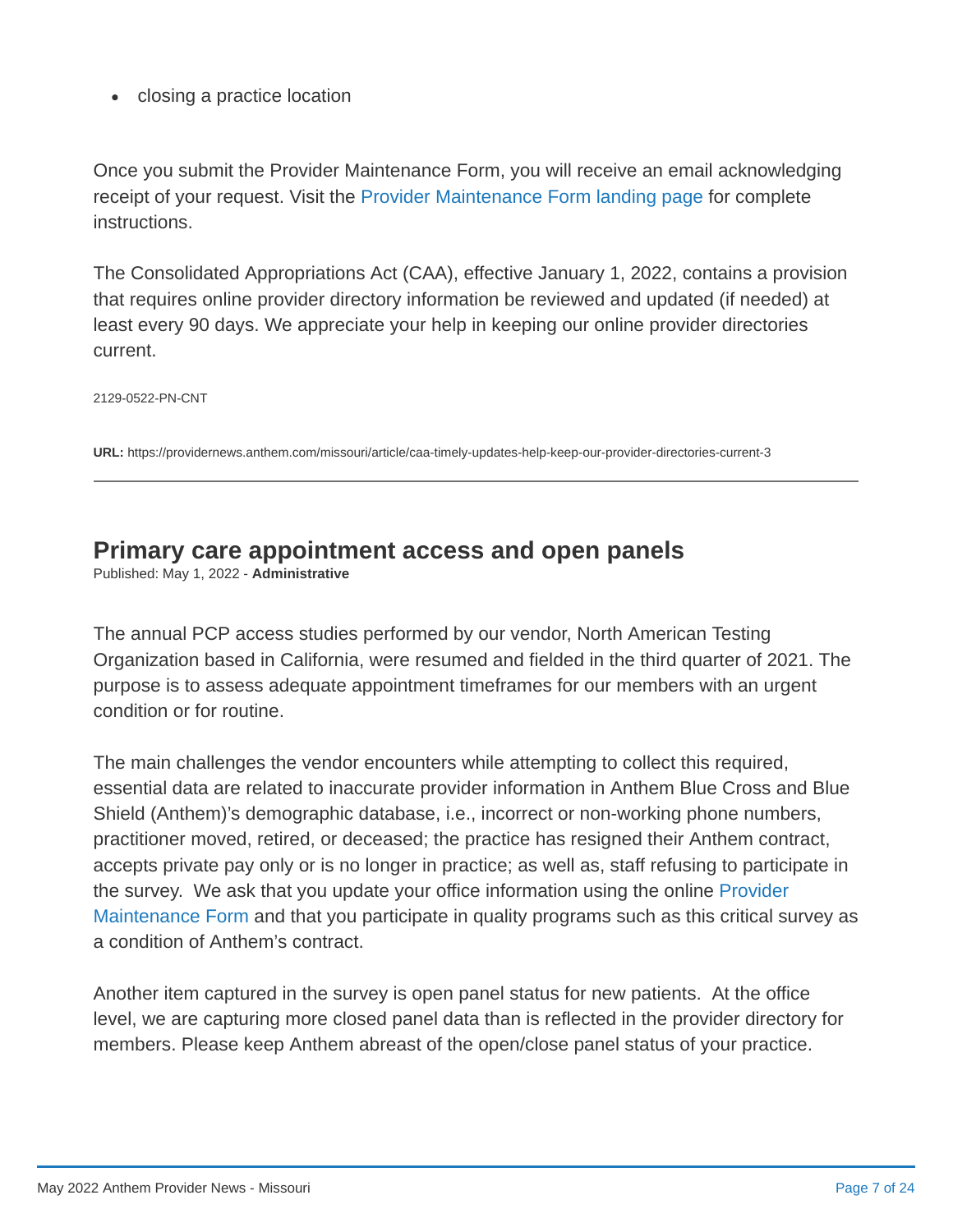What does this mean for our members? If the directory indicates "open" and the practitioner is not available for new patients, the member is making multiple calls to select a primary care physician. Their experience is reflected in the annual *CAHPS®* member survey of Anthem enrollees, which indicated "not open to new patients" as the number one reason throughout Anthem plan's for not getting a personal doctor.

To be compliant, per the provider manual, participating providers agree to meet the following access standards, whether in person or a telehealth visit:

**Urgent** – The patient must meet with their Practitioner, another Practitioner in the practice or a covering Practitioner within twenty-four (24) hours. *Explanation* – These callers are experiencing a non-emergent condition or injury with acute symptoms that require immediate attention (without prior authorization).

**Routine** – The patient must meet with their Practitioner, another Practitioner in the practice or a covering Practitioner within 10 business days. *Explanation* – A regular routine appointment is a non-symptom related visit for existing patients, such as a check-up, including physicals and chronic monitoring.

 $\bullet$ **Routine follow-up** – The patient must meet with their Practitioner, another Practitioner in the practice or a covering Practitioner within 30 calendar days. *Explanation* – This is for an evaluation of progress or services, including, but not limited to, medication management. This includes new or existing patients.

**Note to staff**: It is imperative that your office updates any changes to your practice using the online [Provider Maintenance Form](https://www.anthem.com/provider/provider-maintenance-form/) on Anthem.com.

2149-0522-PN-CNT

**URL:** <https://providernews.anthem.com/missouri/article/primary-care-appointment-access-and-open-panels-3>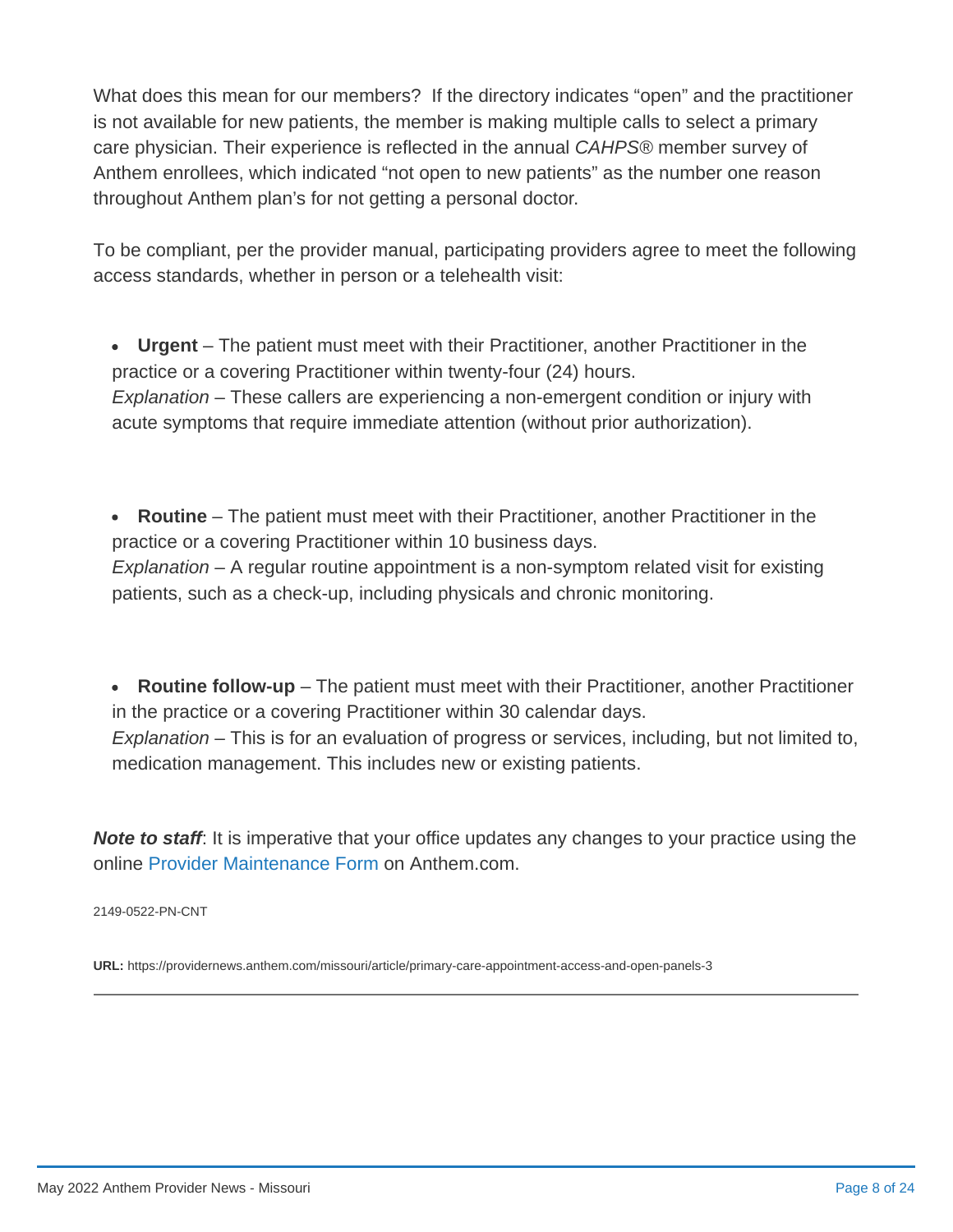### <span id="page-8-0"></span>**May is National High Blood Pressure Education Month: We've got this!**

Published: May 1, 2022 - **Administrative**

Many resources are available for health professionals to support hypertension prevention and management and educate others. To support that effort, the Centers for Disease Control and Prevention (CDC)'s Division for Heart Disease and Stroke Prevention has put together these sets of educational materials for health professionals and patients:

- **[Hypertension Communications Kit](https://www.cdc.gov/bloodpressure/communications_kit.htm):** Health professionals can share these social media messages, graphics, and resources to educate their audiences about hypertension.
- **[Hypertension Patient Education Handouts](https://www.cdc.gov/bloodpressure/materials_for_patients.htm):** These fact sheets and handouts can help patients understand how hypertension affects their health and how to make healthy lifestyle changes.
- **[Hypertension Tools and Training](https://www.cdc.gov/bloodpressure/materials_for_professionals.htm):** These materials can help health professionals develop and support programs for preventing and managing hypertension.

Visit the **[Million Hearts](https://millionhearts.hhs.gov/about-million-hearts/index.html)<sup>®</sup> website for more resources designed for health professionals.** Million Hearts® is a national initiative co-led by CDC and the Centers for Medicare & Medicaid Services (CMS). Million Hearts $^\circledast$  aims to prevent 1 million heart attacks and strokes within five years.

### **Measure Up: Controlling High Blood Pressure (CBP) HEDIS measure ®**

The HEDIS measure Controlling High Blood Pressure (CBP) assesses adults ages 18–85 with a diagnosis of hypertension and whose blood pressure was properly controlled based on the following criteria:

- Adults 18–59 years of age whose blood pressure was <140/90 mm Hg
- Adults 60–85 years of age, with a diagnosis of diabetes, whose blood pressure was <140/90 mm Hg
- Adults 60–85 years of age, without a diagnosis of diabetes, whose blood pressure was <150/90 mm Hg

Patient claims should include one systolic reading and one diastolic reading: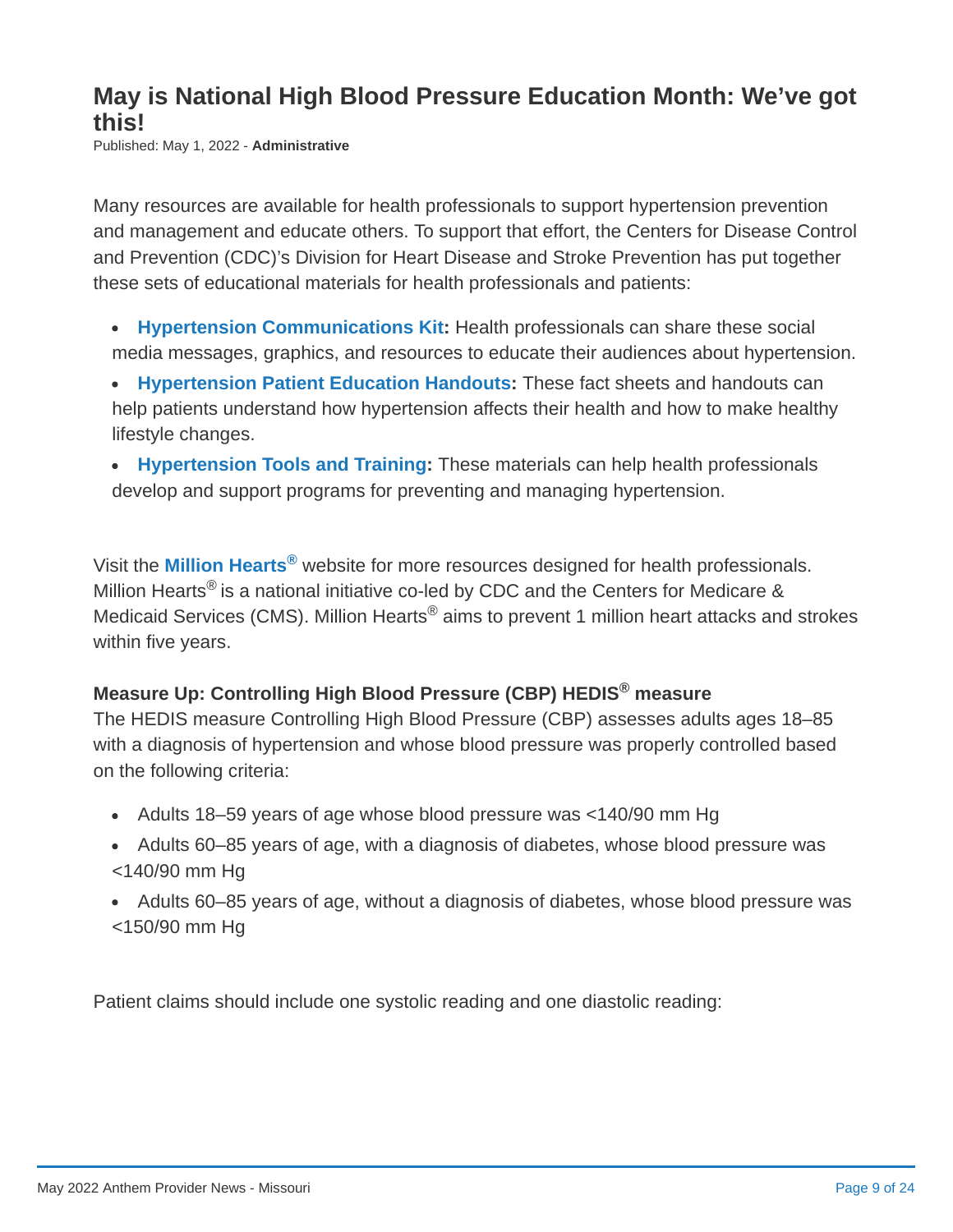| <b>CPT II Code</b> | <b>Most recent systolic blood</b>  |
|--------------------|------------------------------------|
|                    | pressure                           |
| 3074F              | $<$ 130 mm Hg                      |
| 3075F              | 130-139 mm Hg                      |
| 3077F              | $\geq$ 140 mm Hq                   |
|                    |                                    |
| <b>CPT II Code</b> | <b>Most recent diastolic blood</b> |
|                    | pressure                           |
| 3078F              | $80$ mm Hq                         |
| 3079F              | 80-89 mm Hg                        |

When charting your patient's blood pressure readings, in addition to the systolic and diastolic readings, and dates, if the patient has an elevated blood pressure, but does not have hypertension, note the reason for follow-up.

Additional tips for talking to patients:

- Continue to educate patients about the risks of hypertension
- Encourage weight loss, regular exercise and diet
- Advise patients who are smoking to quit
- Talk about chronic stress and ways to cope with it in a healthy way

HEDIS $^\circledR$  is a registered trademark of the National Committee for Quality Assurance (NCQA)

Resource: Centers for Disease Control and Prevention. [https://www.cdc.gov/bloodpressure/educational\\_materials.htm](https://www.cdc.gov/bloodpressure/educational_materials.htm)

2185-0522-PN-CNT

**URL:** <https://providernews.anthem.com/missouri/article/may-is-national-high-blood-pressure-education-month-weve-got-this-2>

### <span id="page-9-0"></span>**Alcohol use disorder has a big cost**

Published: May 1, 2022 - **Administrative**

The total economic cost of alcohol use disorder has been estimated to be \$249 billion according to the Centers for Disease Control and Prevention (CDC) $^1$ , \$27 billion of which has been accounted for healthcare costs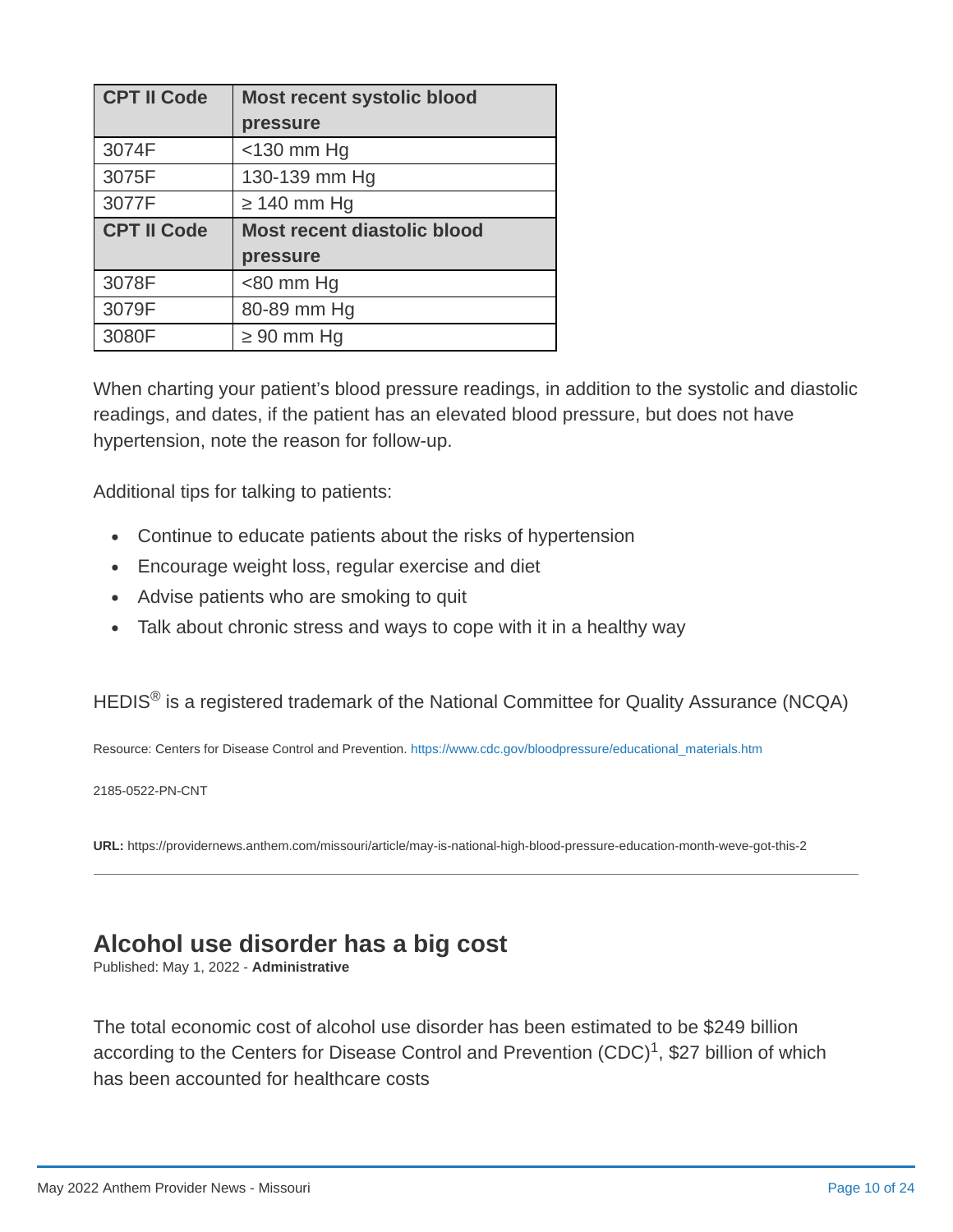<sup>2</sup>. The CDC projects the economic impact to society is about \$807 per person, per year.<sup>3</sup>

Alcohol use disorder also impacts the economy through work force disruptions caused by tardiness, absenteeism, employee turnover and conflict in the workplace. It causes a reduction in potential employees, customer and taxpayer bases. 4

According to the CDC, alcohol use was directly tied to 95,000 deaths annually between 2011 and 2015. This was more than all illicit substances combined. The CDC estimates that alcohol-attributed disease resulted in almost 685,000 years of potential life lost for the same period.

This chart shows the years of potential life lost (YPLL) related directly or indirectly to alcohol use disorder:

| <b>Cause</b>            | <b>YPLL</b>  |
|-------------------------|--------------|
| <b>Total YPLL</b>       | >2.7 million |
| 100% alcohol attributed | 684,750      |
| disease                 |              |
| Suicide                 | 334,058      |
| Motor vehicle crashes   | 323,610      |
| Liver disease           | 202,391      |
| <b>Heart disease</b>    | 118,021      |
| Cancer                  | 88,729       |

If you need assistance connecting your patients to opioid, substance use or alcohol use disorder treatment, contact your Anthem Blue Cross and Blue Shield (Anthem) health plan.

<sup>1</sup>Center for Disease Control and Prevention, 2019 <https://www.cdc.gov/alcohol/features/excessive-drinking.html> <sup>2</sup>National Institute on Drug Use, 2018 <https://archives.drugabuse.gov/trends-statistics/costs-substance-abuse> <sup>3</sup>Center for Disease Control and Prevention, 2019 <sup>4</sup>National Institute on Drug Use, 2018

2186-0522-PN-CNT

**URL:** <https://providernews.anthem.com/missouri/article/alcohol-use-disorder-has-a-big-cost-2>

### <span id="page-10-0"></span>**Specialty pharmacy updates - May 2022**

Published: May 1, 2022 - **Products & Programs** / Pharmacy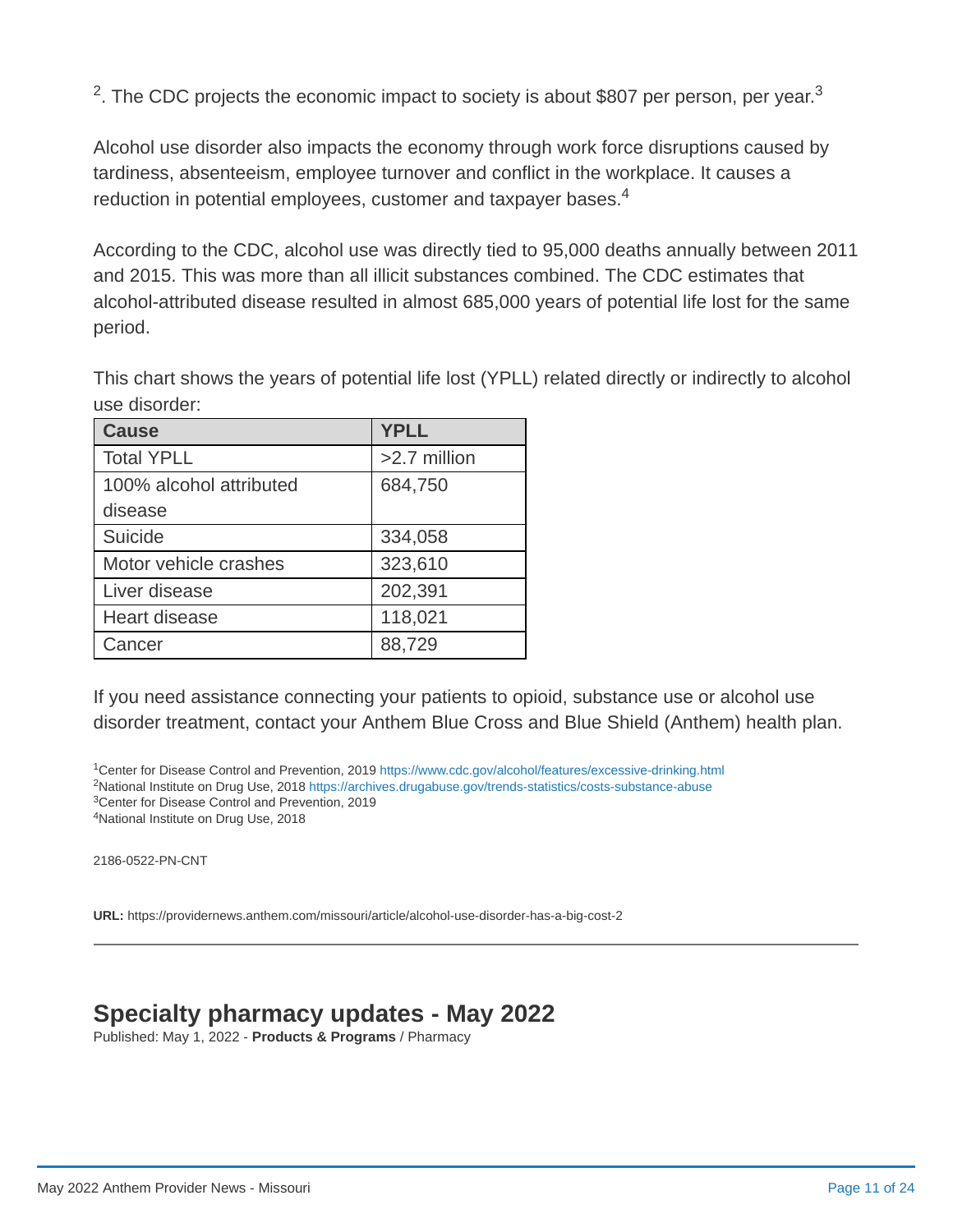Specialty pharmacy updates for Anthem Blue Cross and Blue Shield (Anthem) are listed below.

Prior authorization clinical review of *non-oncology* use of specialty pharmacy drugs is managed by Anthem's medical specialty drug review team. Review of specialty pharmacy drugs for *oncology* use is managed by AIM Specialty Health® (AIM), a separate company.

**Important to note:** Currently, your patients may be receiving these medications without prior authorization. As of the effective date below, you may be required to request prior authorization review for your patients' continued use of these medications.

Inclusion of National Drug Code (NDC) code on your claim will help expedite claim processing of drugs billed with a Not Otherwise Classified (NOC) code.

#### **Prior authorization updates**

**Effective for dates of service on and after August 1, 2022**, the following specialty pharmacy codes from current or new clinical criteria documents will be included in our prior authorization review process.

[Access our Clinical Criteria](https://www.anthem.com/ms/pharmacyinformation/clinicalcriteria.html) to view the complete information for these prior authorization updates.

| <b>Clinical Criteria</b> | <b>Drug</b>               | <b>HCPCS or CPT Code(s)</b> |
|--------------------------|---------------------------|-----------------------------|
| <b>ING-CC-0062</b>       | Yusimry (adalimumab-aqvh) | J3590                       |
| <b>ING-CC-0072</b>       | Vabysmo (faricimab-svoa)  | J3490, J3590                |
| <b>ING-CC-0210</b>       | Enjaymo (sutimlimab-jome) | C9399, J3490, J3590,        |
|                          |                           | J9999                       |
| ING-CC-0211*             | Kimmtrak (tebentafusp-    | C9399, J3490, J3590,        |
|                          | tebn)                     | J9999                       |
| <b>ING-CC-0212</b>       | Tezspire (tezepelumab-    | C9399, J3590                |
|                          | ekko)                     |                             |
| <b>ING-CC-0213</b>       | Voxzogo (vosoritide)      | C9399, J3490                |

\*Oncology use is managed by AIM.

**Note:** Prior authorization requests for certain medications may require additional documentation to determine medical necessity.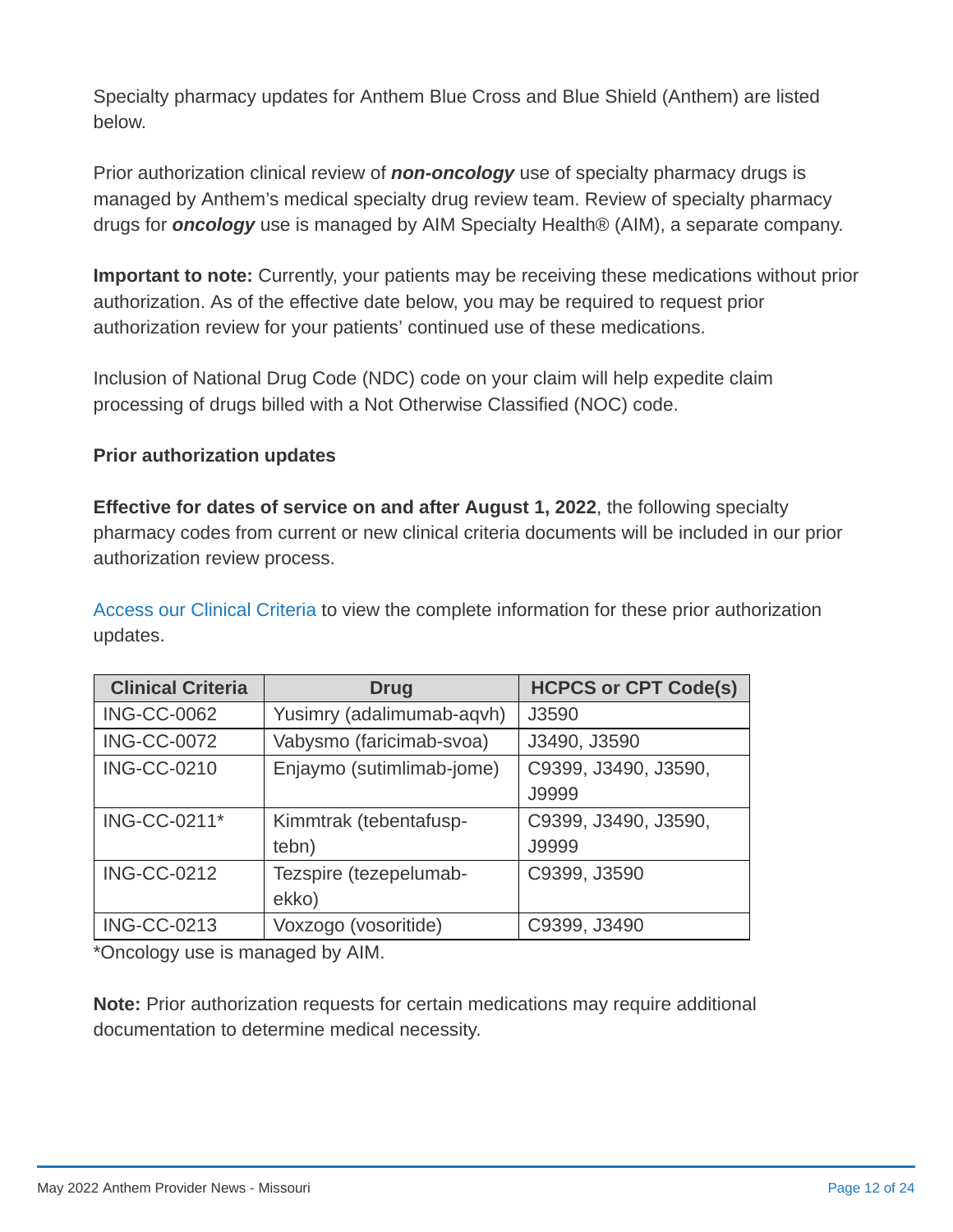#### **Step therapy updates**

**Effective for dates of service on and after August 1, 2022,** the following specialty pharmacy codes from current or new clinical criteria documents will be included in our existing specialty pharmacy medical step therapy review process.

[Access our Clinical Criteria](https://www.anthem.com/ms/pharmacyinformation/clinicalcriteria.html) to view the complete information for these step therapy updates.

| <b>Clinical</b>    | <b>Status</b> | <b>Drug</b>         | <b>HCPCS or CPT</b> |
|--------------------|---------------|---------------------|---------------------|
| <b>Criteria</b>    |               |                     | Code(s)             |
| <b>ING-CC-0072</b> | Non-          | Vabysmo (faricimab- | J3490, J3590        |
|                    | Preferred     | svoa)               |                     |

#### **Quantity limit updates**

**Effective for dates of service on and after August 1, 2022,** the following specialty pharmacy codes from current or new clinical criteria documents will be included in our quantity limit review process.

[Access our Clinical Criteria](https://www.anthem.com/ms/pharmacyinformation/clinicalcriteria.html) to view the complete information for these quantity limit updates.

| <b>Clinical Criteria</b> | <b>Drug</b>              | <b>HCPCS or CPT</b>  |
|--------------------------|--------------------------|----------------------|
|                          |                          | Code(s)              |
| <b>ING-CC-0062</b>       | Hulio (adalimumab-fkjp)  | J3590                |
| <b>ING-CC-0062</b>       | Ixifi (infliximab-qbtx)  | Q5109                |
| <b>ING-CC-0062</b>       | Yusimry (adalimumab-     | J3590                |
|                          | aqvh)                    |                      |
| <b>ING-CC-0072</b>       | Vabysmo (faricimab-svoa) | J3490, J3590         |
| <b>ING-CC-0210</b>       | Enjaymo (sutimlimab-     | C9399, J3490, J3590, |
|                          | jome)                    | J9999                |
| <b>ING-CC-0212</b>       | Tezspire (tezepelumab-   | C9399, J3590         |
|                          | ekko)                    |                      |
| <b>ING-CC-0213</b>       | Voxzogo (vosoritide)     | C9399, J3490         |

2152-0522-PN-CNT

**URL:** <https://providernews.anthem.com/missouri/article/specialty-pharmacy-updates-may-2022-4>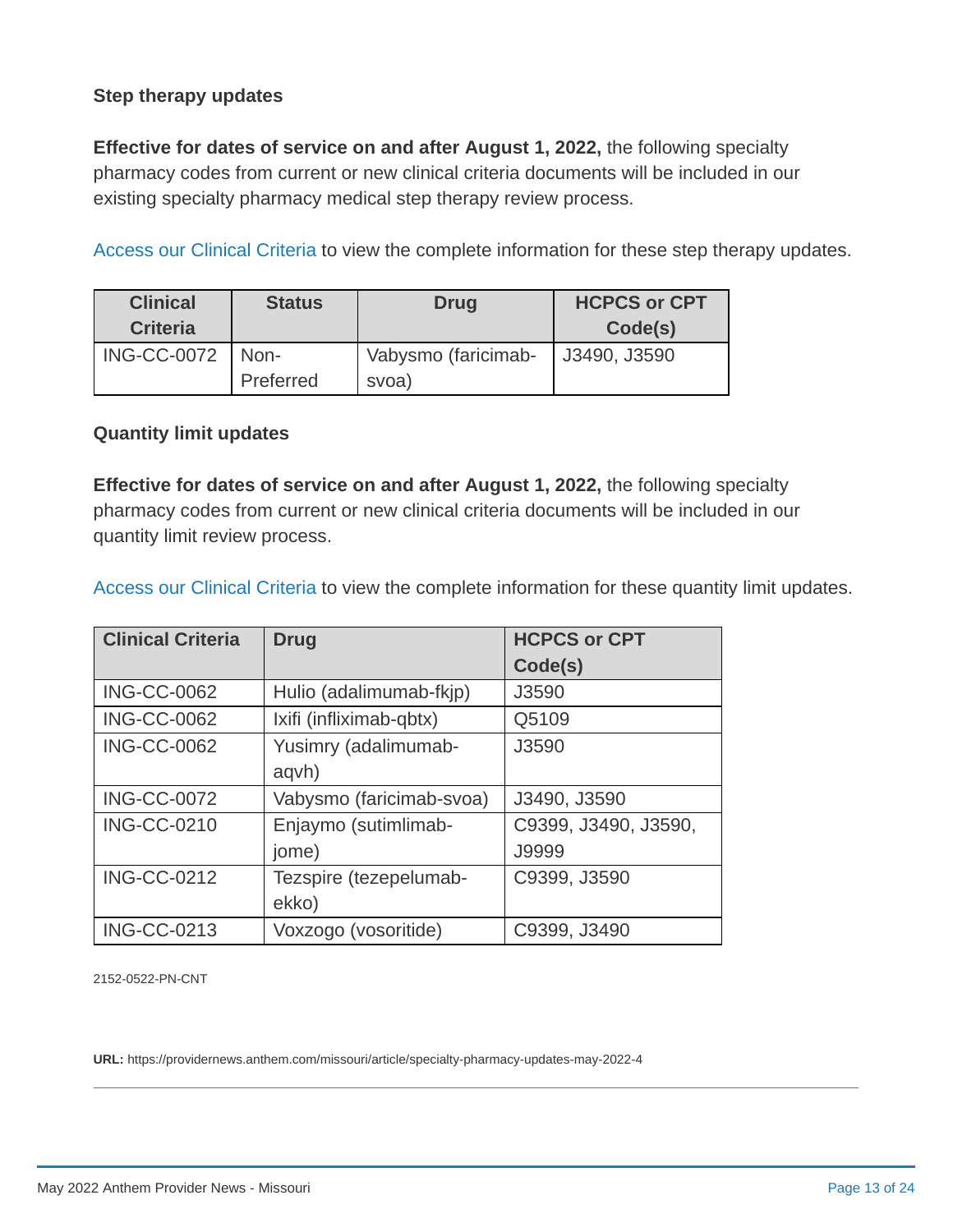### <span id="page-13-0"></span>**MCG Care Guidelines 26th Edition**

Published: May 1, 2022 - **Policy Updates** / Medical Policy & Clinical Guidelines

Effective September 1, 2022, we will upgrade to the 26th edition of MCG care guidelines for the following modules: Inpatient & Surgical Care (ISC). The below tables highlight new guidelines and changes.

#### **Updates for Goal Length of Stay (GLOS) for Inpatient & Surgical Care (ISC)**

*Updates marked with an asterisk (\*) notate that the criteria may be perceived as more restrictive.*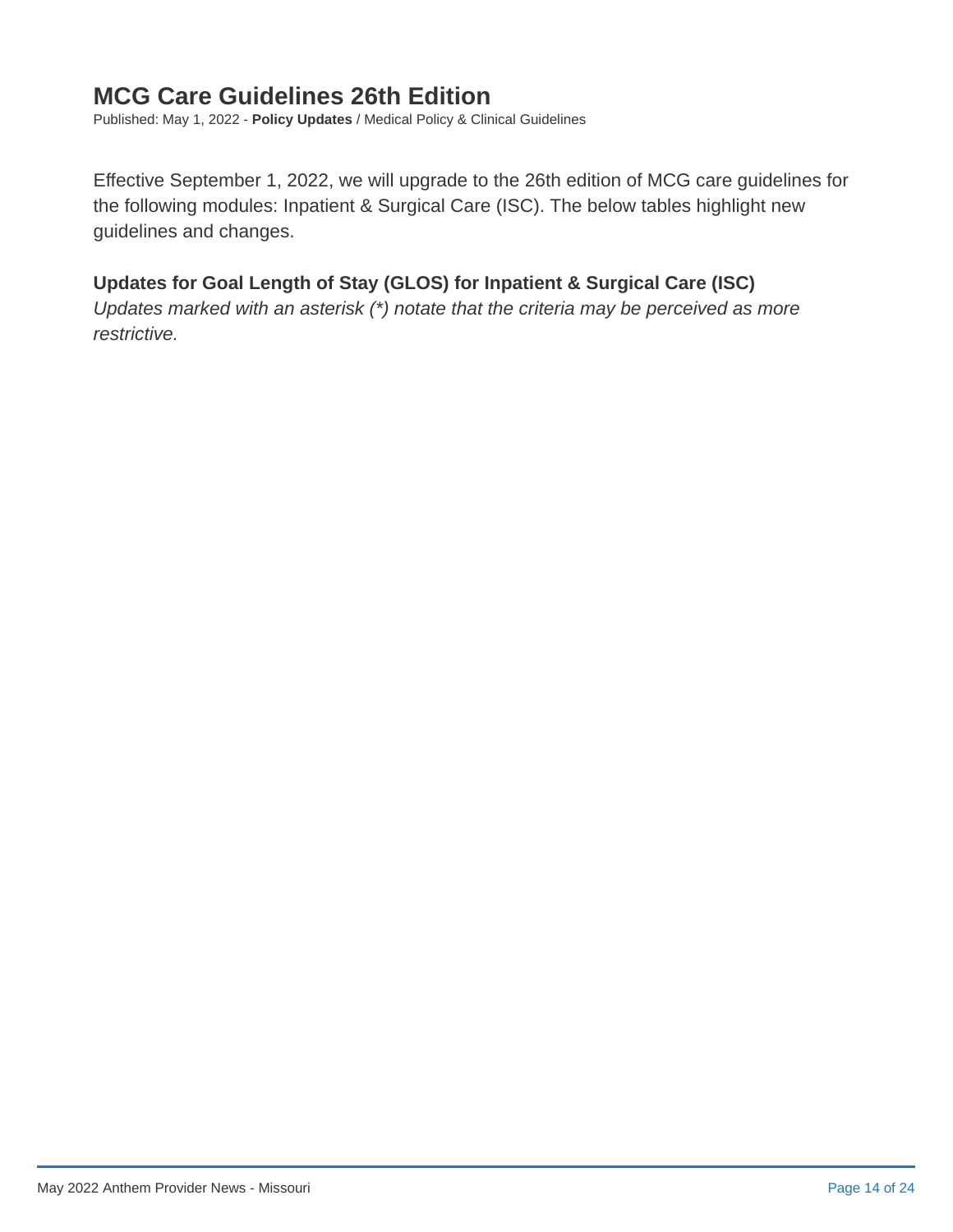| <b>Guideline</b>                | <b>MCG</b>  | 25 <sup>th</sup> Edition GLOS | 26 <sup>th</sup> Edition |
|---------------------------------|-------------|-------------------------------|--------------------------|
|                                 | <b>Code</b> |                               | <b>GLOS</b>              |
| *Aortic Valve                   | S-1320      | 2 days postoperative          | 1 day                    |
| Replacement,                    | [W0133]     |                               | postoperative            |
| Transcatheter                   |             |                               |                          |
| *Apnea, Neonatal (Non-          | $P-15$      | 3 days                        | 2 days                   |
| Preterm Infants)                |             |                               |                          |
| *Renal Failure, Chronic         | M-325       | 3 days                        | 2 days                   |
| *Subarachnoid                   | M-79        | 4 days                        | 3 days                   |
| Hemorrhage,                     |             |                               |                          |
| Nonsurgical Treatment           |             |                               |                          |
| *Craniotomy,                    | $S-410$     | 3 days postoperative          | 2 day                    |
| Supratentorial                  |             |                               | postoperative            |
| *Ankle Fracture,                | $S-100$     | Ambulatory or 1 day           | Ambulatory               |
| Closed, Open                    |             | postoperative                 |                          |
| Reduction, Internal             |             |                               |                          |
| Fixation (ORIF)                 |             |                               |                          |
| *Hip Arthroplasty               | S-560       | Ambulatory or 2 days          | Ambulatory or 1          |
|                                 | [W0105]     | postoperative                 | day postoperative        |
| *Humerus Fracture,              | S-632       | Ambulatory or 1 day           | Ambulatory               |
| Closed or Open                  |             | postoperative                 |                          |
| Reduction                       |             |                               |                          |
| *Knee Arthroplasty,             | S-700       | Ambulatory or 2 days          | Ambulatory or 1          |
| Total                           | [W0081]     | postoperative                 | day postoperative        |
| *Lumbar Laminectomy             | S-830       | Ambulatory or 1 day           | Ambulatory               |
|                                 | [W0100]     | postoperative                 |                          |
| *Nephrectomy                    | S-870       | 3 days postoperative          | 2 days                   |
|                                 |             |                               | postoperative            |
| *Prostatectomy, Radical         | S-960       | 1 day postoperative           | Ambulatory or 1          |
|                                 |             |                               | day postoperative        |
| Dehydration                     | $M-123$     | 1 day                         | 2 days                   |
| <b>Esophageal Disease</b>       | M-550       | 1 day                         | 2 days                   |
| <b>Gastritis and Duodenitis</b> | M-560       | 1 day                         | 2 days                   |
| Pneumothorax,                   | P-355       | 2 days                        | 3 days                   |
| Neonatal                        |             |                               |                          |
| Seizure                         | M-327       | 1 day                         | 2 days                   |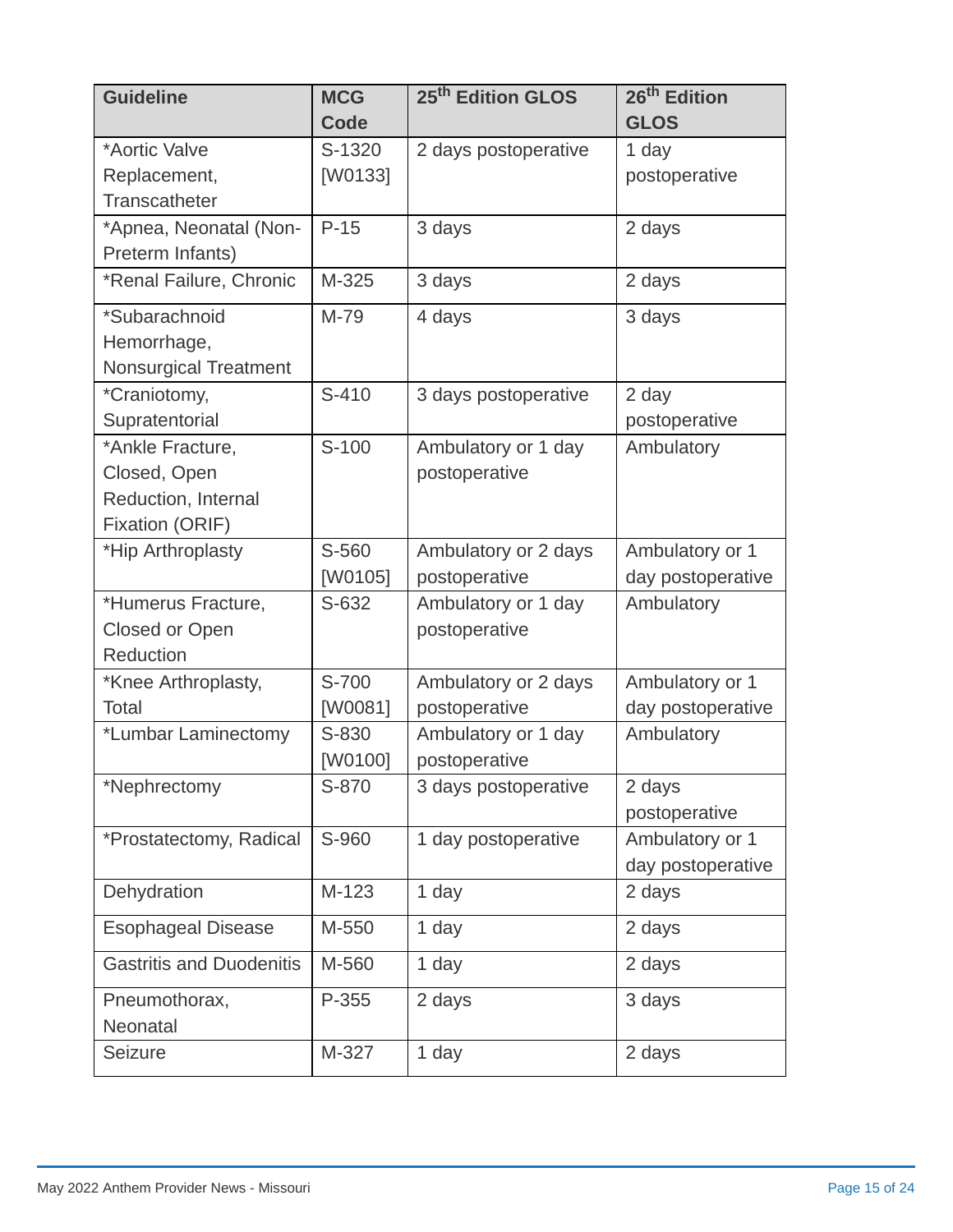#### **New Guidelines for Inpatient & Surgical Care (ISC)**

| <b>Body System</b> | <b>Guideline Title</b>                          | MCG -<br>Code |
|--------------------|-------------------------------------------------|---------------|
| Hospital-at-       | Cellulitis: Hospital-at-Home                    | $M-70-HaH$    |
| Home               |                                                 |               |
| Hospital-at-       | <b>Chronic Obstructive Pulmonary Disease:</b>   | $M-100-HaH$   |
| Home               | Hospital-at-Home                                |               |
| Hospital-at-       | Heart Failure: Hospital-at-Home                 | M-190-HaH     |
| Home               |                                                 |               |
| Hospital-at-       | Pneumonia: Hospital-at-Home                     | M-282-HaH     |
| Home               |                                                 |               |
| Hospital-at-       | Urinary Tract Infection (UTI): Hospital-at-Home | M-300-HaH     |
| Home               |                                                 |               |
| <b>Observation</b> | <b>Pancreatitis: Observation Care</b>           | <b>OC-065</b> |
| Care               |                                                 |               |
| <b>Observation</b> | Renal Failure, Acute: Observation Care          | <b>OC-066</b> |
| Care               |                                                 |               |
| <b>Observation</b> | Stroke: Ischemic: Observation Care              | <b>OC-067</b> |
| Care               |                                                 |               |

#### **Anthem customizations to MCG care guideline 26th Edition**

[To view a detailed summary of customizations visit our Medical Policies & Clinical UM](https://www.anthem.com/provider/policies/clinical-guidelines/?cnslocale=en_US_mo) Guidelines page and scroll down to other criteria section and select Customizations to MCG Care Guidelines 26<sup>th</sup> Edition.

For questions, please contact the provider service number on the back of the member's ID card.

1959-0522-PN-CNT

**URL:** <https://providernews.anthem.com/missouri/article/mcg-care-guidelines-26th-edition-4>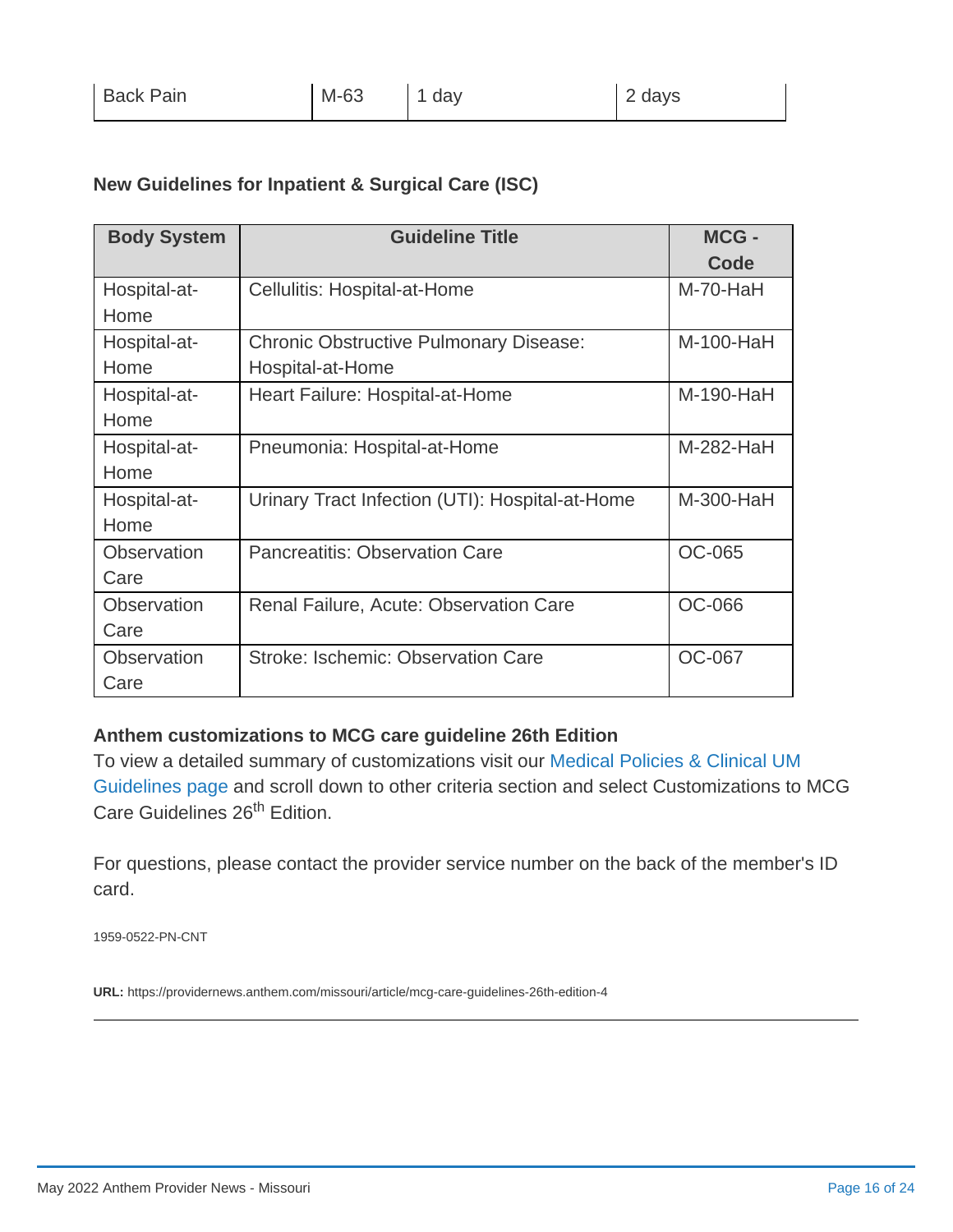### <span id="page-16-0"></span>**CORRECTION: Save time tomorrow by using CPT II codes today: Introducing the FEP Quality Reimbursement Program for PPO providers**

Published: May 1, 2022 - **State & Federal** / Federal Employee Plan (FEP)

In the [April 2022 edition of](https://providernews.anthem.com/missouri/indiana/article/save-time-by-using-cpt-ii-codes-introducing-fep-quality-reimbursement-program-for-ppo-providers-2) *Provider News*, we published incorrect information in the heading of the First Prenatal Visit section of the article. We have corrected the information, and the updated article is included below. We apologize for any inconvenience.

The Federal Employee Program (FEP)® is introducing a new Quality Reimbursement Program for PPO providers. Coding for CPT II Category Codes for A1c results, blood pressure readings and the first prenatal visit will now be reimbursed at \$10 per code.

CPT II codes are supplemental tracking codes that are used to measure quality performance. The use of these tracking codes decreases the need for record submissions and chart reviews, minimizing administrative burden on physicians and other healthcare professionals.

#### **How to use CPT II codes**

Use these CPT II codes when submitting a claim. In field 24F on the CMS-1500 claim form, enter the CPT II code along with the amount of \$10. In order to receive reimbursement, the exact dollar amount (\$10) and the date of service must be entered on the claim along with the appropriate code for the service performed:

| 3074F | Most recent systolic blood pressure less than 130 mm Hg          |
|-------|------------------------------------------------------------------|
| 3075F | Most recent systolic blood pressure 130-139 mm Hg                |
| 3077F | Most recent systolic blood pressure greater than or equal to 140 |
|       | mm Hg                                                            |
| 3078F | Most recent diastolic blood pressure less than 80 mm Hg          |
| 3079F | Most recent diastolic blood pressure 80-89 mm Hq                 |
| 3080F | Most recent diastolic blood pressure greater than or equal to 90 |
|       | mm Hq                                                            |

| Blood Pressure - Receive \$10 for the systolic and the diastolic readings: |  |
|----------------------------------------------------------------------------|--|
|----------------------------------------------------------------------------|--|

#### **Hemoglobin A1c:**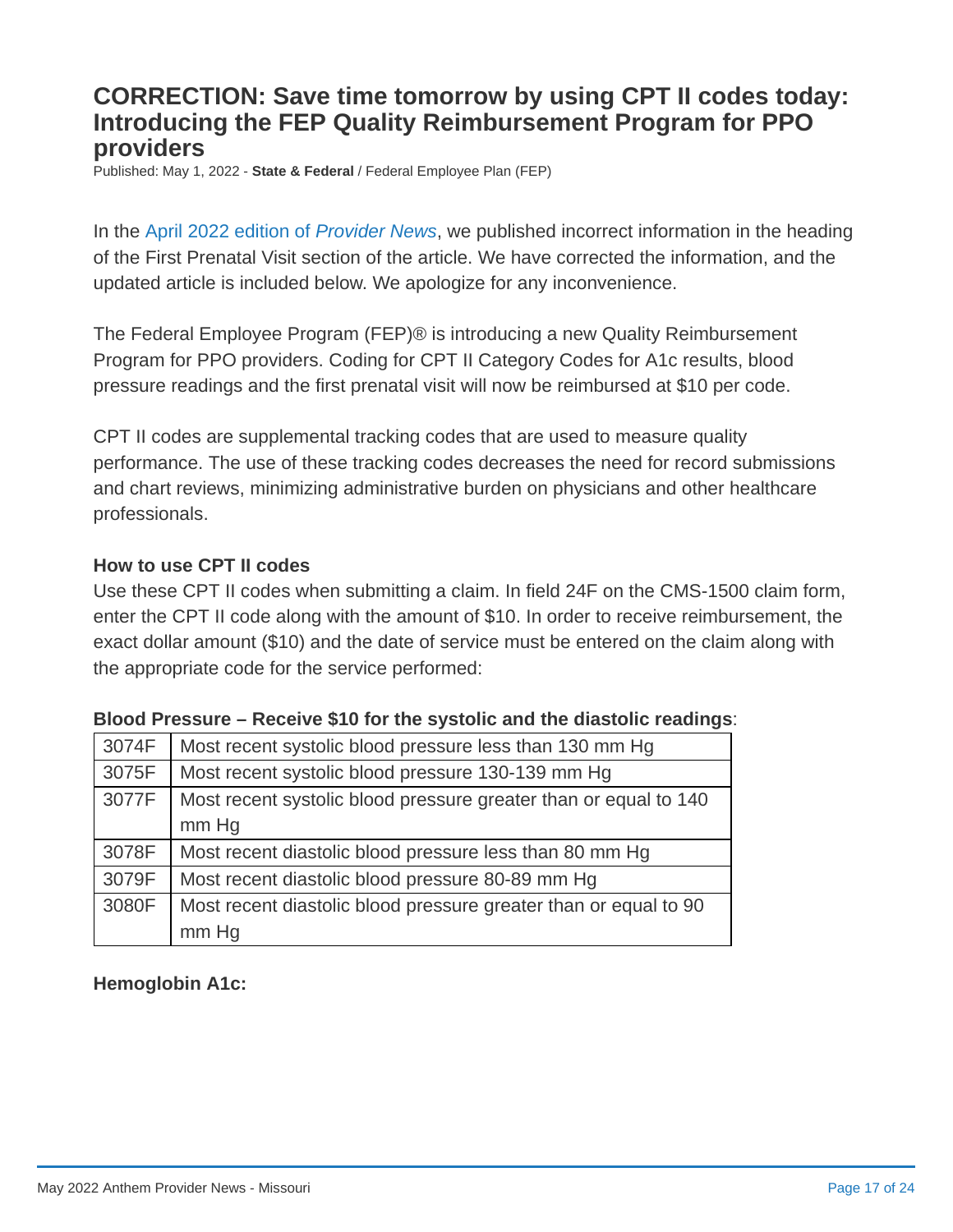| 3044F | Most recent hemoglobin A1c (HbA1c) level less than 7.0%    |
|-------|------------------------------------------------------------|
| 3046F | Most recent hemoglobin A1c (HbA1c) level greater than 9.0% |
| 3051F | Most recent hemoglobin A1c (HbA1c) level greater than or   |
| 3052F | equal to 7.0% and less than 8.0%                           |
|       | Most recent hemoglobin A1c (HbA1c) level greater than or   |
|       | equal to 8.0% and less than or equal to 9.0%               |

### **First Prenatal Visit – The first prenatal visit date of service must be on the claim (Field 24A CMS-1500) with the appropriate code:**

| 0500F | Initial prenatal care visit (report at first prenatal encounter with                                                         |  |  |
|-------|------------------------------------------------------------------------------------------------------------------------------|--|--|
|       | health care professional providing obstetrical care. Report also                                                             |  |  |
|       | date of visit, and in a separate field, the date of the last                                                                 |  |  |
|       | menstrual period [LMP]) (Prenatal)                                                                                           |  |  |
| 0501F | Prenatal flow sheet documented in medical record by first                                                                    |  |  |
|       | prenatal visit (documentation includes at minimum blood<br>pressure, weight, urine protein, uterine size, fetal heart tones, |  |  |
|       |                                                                                                                              |  |  |
|       | and estimated date of delivery). Report also: date of visit and, in                                                          |  |  |
|       | a separate field, the date of the last menstrual period [LMP]                                                                |  |  |
|       | (Note: If reporting 0501F Prenatal flow sheet, it is not necessary                                                           |  |  |
|       | to report 0500F Initial prenatal care visit) (Prenatal)                                                                      |  |  |

For additional information about the Quality Reimbursement Program, email us at [FEPproviderGIC@anthem.com](mailto:FEPproviderGIC@anthem.com).

This incentive program is for preferred providers who see FEP members. The program can be altered or rescinded at any time.

2178-0522-PN-CNT

**URL:** [https://providernews.anthem.com/missouri/article/correction-save-time-tomorrow-by-using-cpt-ii-codes-today-introducing-the-fep](https://providernews.anthem.com/missouri/article/correction-save-time-tomorrow-by-using-cpt-ii-codes-today-introducing-the-fep-quality-reimbursement-program-for-ppo-providers-3)quality-reimbursement-program-for-ppo-providers-3

### <span id="page-17-0"></span>**Join us for an FEP Quality Learning Program live webinar**

Published: May 1, 2022 - **State & Federal** / Federal Employee Plan (FEP)

### **Everything you need to know about using CPT II Codes**

Preferred providers can receive incentives for using specific CPT II codes when filing claims.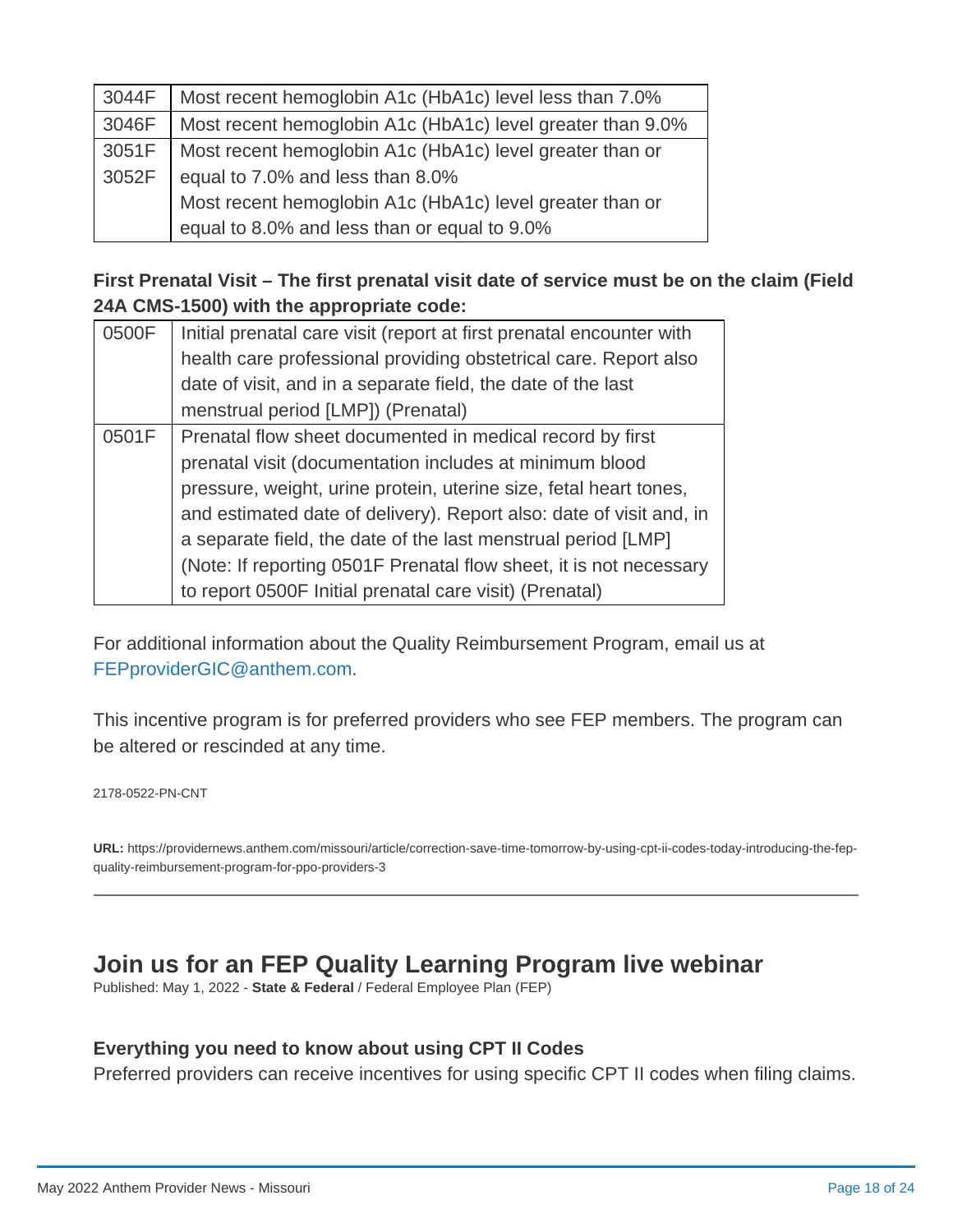CPT II codes are supplemental tracking codes that are used to measure quality performance.

Use these tracking codes to decrease the need for record submissions and chart reviews – minimizing administrative burden on you and your healthcare teams.

FEP preferred providers can receive incentives for using specific CPT II codes, including blood pressure readings. Join us for a CPT II code webinar to learn more about filing CPT II codes to receive incentives.

### **Join us for a Live Webinar**

*Everything you need to know about using CPT II Codes* Tuesday, May 10, 2022 12 noon to 1 p.m. Eastern time [Register here](https://event.on24.com/wcc/r/3733912/FD93ED74B688E0F3CDB0C273BD8A9771)

For additional information about the Quality Reimbursement Program, email us at [FEPproviderGIC@anthem.com](mailto:FEPproviderGIC@anthem.com).

This incentive program is for preferred providers who see FEP members. The program can be altered or rescinded at any time.

2180-0522-PN-CNT

**URL:** <https://providernews.anthem.com/missouri/article/join-us-for-an-fep-quality-learning-program-live-webinar-1>

### <span id="page-18-0"></span>**Keep up with Medicare News - May 2022**

Published: May 1, 2022 - **State & Federal** / Medicare

Please continue to read news and updates at [anthem.com/medicareprovider](http://www.anthem.com/medicareprovider) for the latest Medicare Advantage information, including:

• [Anthem expands specialty pharmacy precertification list-March 2022 update](https://www.anthem.com/da/inline/pdf/abscare-1413-22.pdf)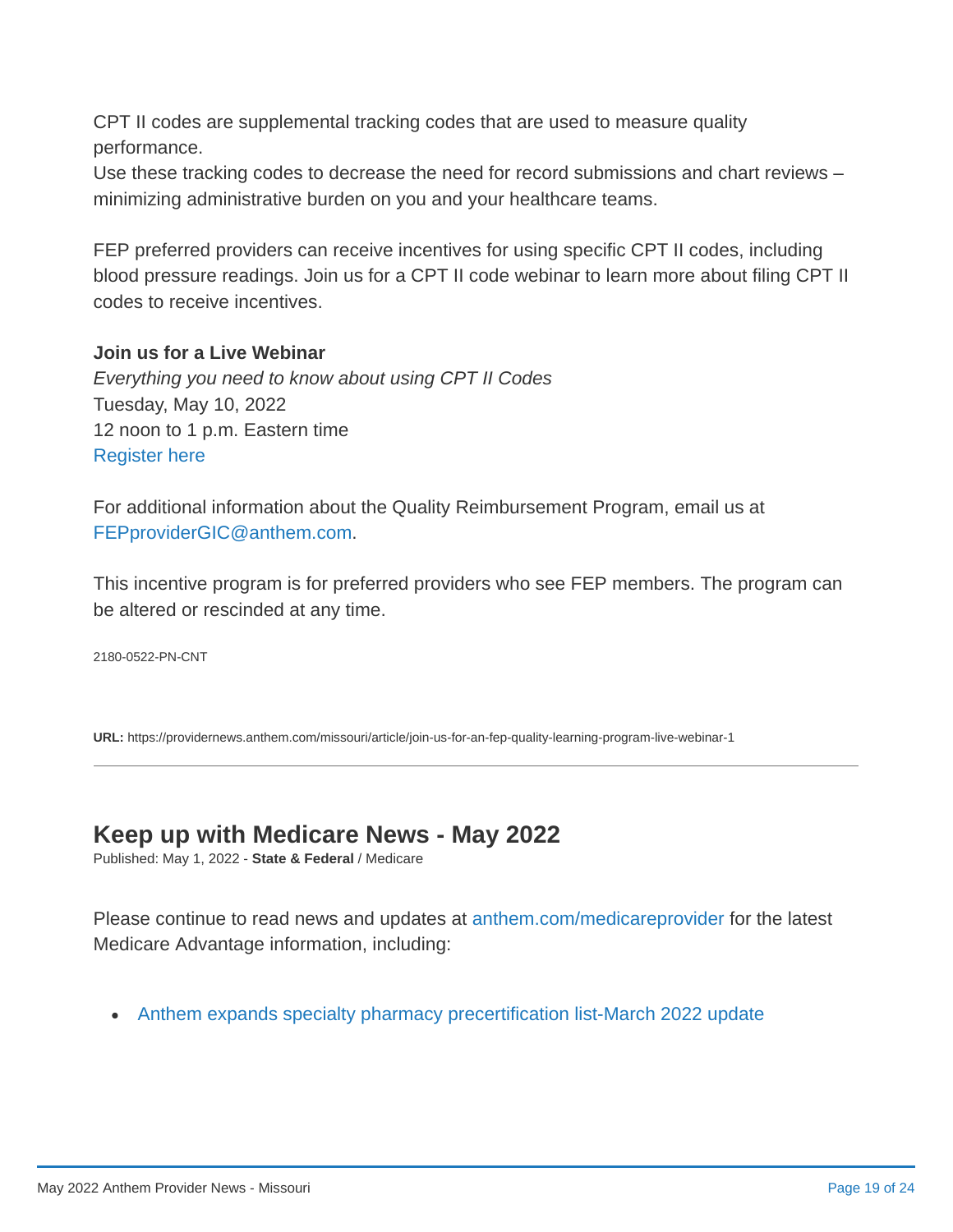- [Anthem expands specialty pharmacy precertification list-April 2022 update](https://www.anthem.com/da/inline/pdf/abscrnu-0322-22.pdf)  $\bullet$
- [New specialty pharmacy medical step therapy requirements-May 2022 update](https://www.anthem.com/da/inline/pdf/abscrnu-0323-22.pdf)  $\bullet$

**URL:** <https://providernews.anthem.com/missouri/article/keep-up-with-medicare-news-may-2022-1>

### <span id="page-19-0"></span>**Convenient, reliable at-home testing for colorectal cancer and diabetes care**

Published: May 1, 2022 - **State & Federal** / Medicare

Anthem Blue Cross and Blue Shield has partnered with Everlywell\* to provide at-home lab tests for a subset of our eligible patients. We mail at-home test kits directly to patients' homes with instructions on how to complete and return the kits. Clinical Laboratory Improvement Amendments-certified labs process the tests, and an independent physician reviews the results.

We provide PCPs a list of their patients who receive test kit(s) and send individual results to the patient and their doctor. You can help your patients navigate needed testing by encouraging them to complete kits mailed to them. A physician's recommendation is a significant factor in patient screenings.

A patient may receive up to two at-home test kits:

- Fecal immunochemical test for colorectal cancer screening
- Hemoglobin A1c test to measure average glucose levels over the past two to three months for those with diabetes

How the program works:

- Test kit(s) are automatically mailed to eligible patients, and patient lists are sent to physicians.
- Patients collect samples at home, using instructions provided.
- Patients mail samples to Everlywell in the provided, postage-paid envelope.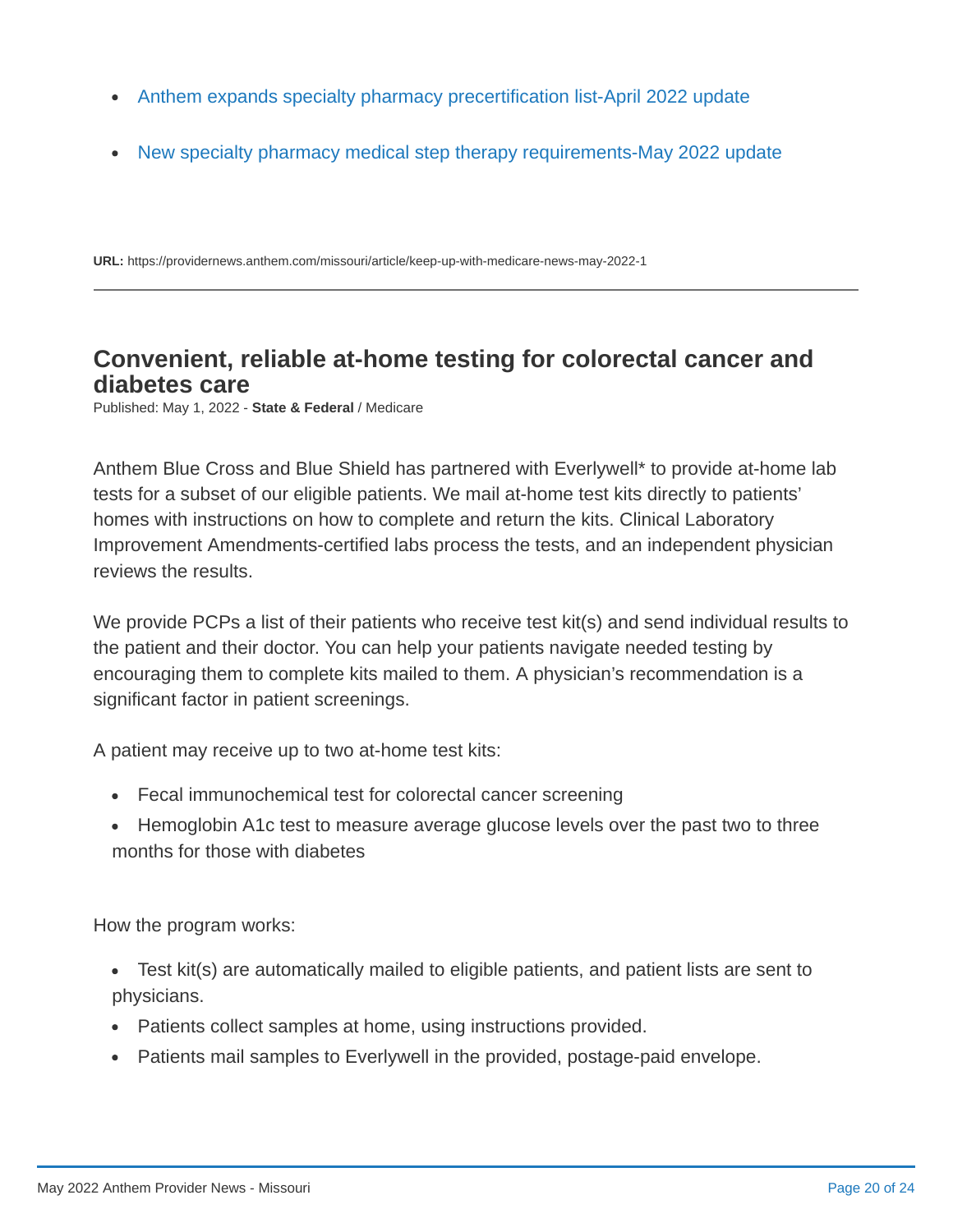• Individual test results are sent to patients and their primary care physician, providing evidence of preventive screening completion.

If you have questions about the at-home testing program, contact your local representative. For additional information about Everlywell, visit **[everlywell.com](https://www.everlywell.com/)**

\* Everlywell is an independent company providing at-home lab testing services on behalf of Anthem Blue Cross and Blue Shield.

ABSCRNU-0320-22

.

**URL:** <https://providernews.anthem.com/missouri/article/convenient-reliable-at-home-testing-for-colorectal-cancer-and-diabetes-care-2>

## <span id="page-20-0"></span>**HEDIS 2022: summary of changes from NCQA**

Published: May 1, 2022 - **State & Federal** / Medicare

The National Committee for Quality Assurance (NCQA) has changed, revised, and retired HEDIS® measures for measurement year 2022. Below is a summary of the key changes to be aware of.

#### **Diabetes measures**

NCQA has separated the Comprehensive Diabetes indicators into stand-alone measures:

- Hemoglobin A1c Control for Patients with Diabetes (HBD) (HbA1c Control < 8 and Poor Control HbA1c)
- Eye Exam Performed for Patients with Diabetes (EED)
- Blood Pressure for Patients with Diabetes (BPD)
- Kidney Health Evaluation for Patients with Diabetes (KED)

The process measure Comprehensive Diabetes HbA1c testing was retired as the goal is to move towards more outcome measures.

#### **Race/ethnicity stratification**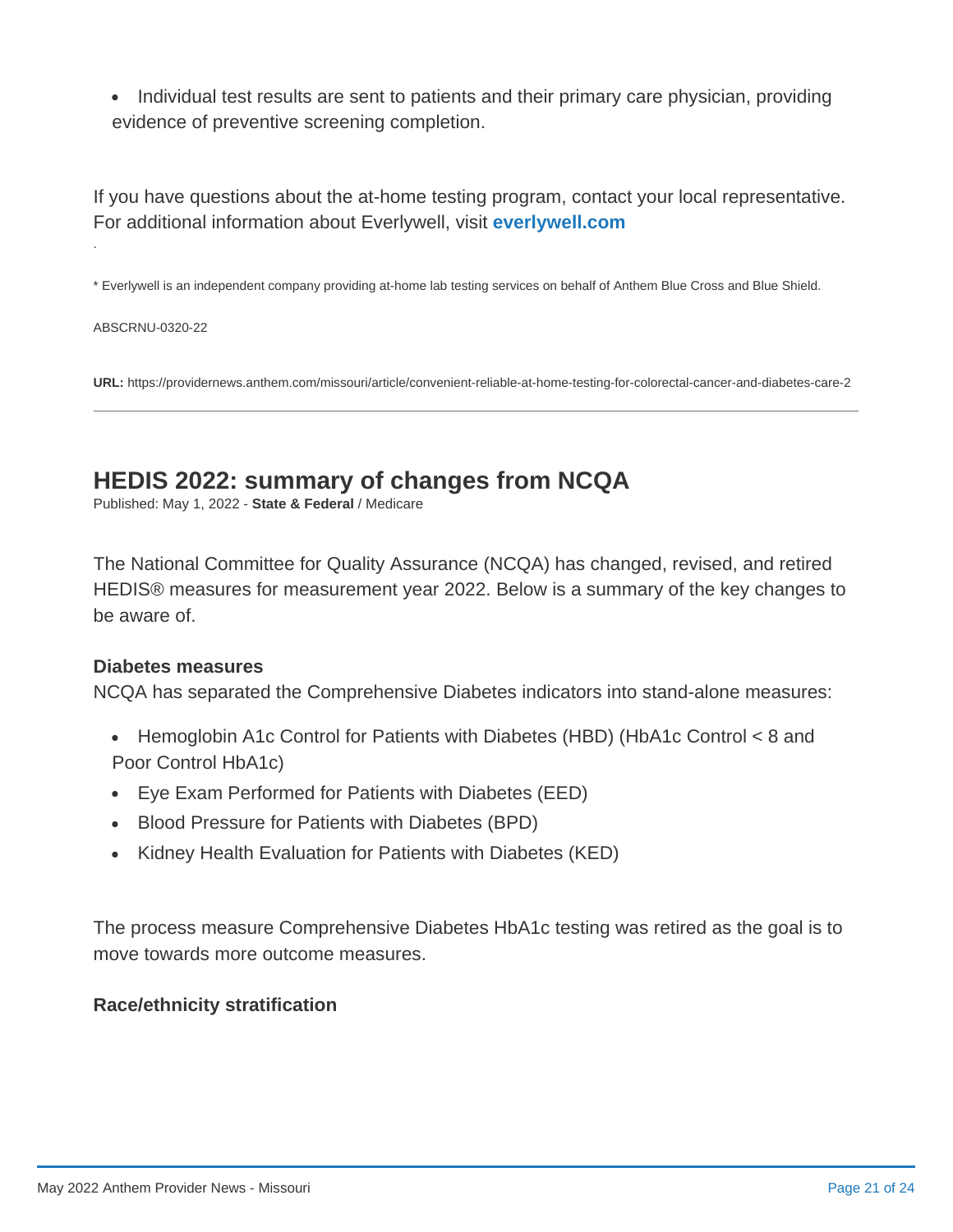To address healthcare disparities, the first step is reporting and measuring performance. Given this, NCQA has added race and ethnicity stratifications to the following HEDIS measures:

- Colorectal Cancer Screening (COL)
- Controlling High Blood Pressure (CBP)
- Hemoglobin A1c Control for patients with Diabetes (HBD)
- Prenatal and Post-Partum Care (PPC)
- Child and Adolescent Well Care Visits (WCV)

NCQA plans to expand the race and ethnicity stratifications to additional HEDIS measures over several years to help reduce disparities in care among patient populations. This effort builds on NCQA's existing work

dedicated to the advancing health equity in data and quality measurement.

#### **New measures**

Antibiotic Utilization for Respiratory Conditions (AXR): The percentage of episodes for members 3 months of age and older with a diagnosis of a respiratory condition that resulted in an antibiotic dispensing event

This measure was added given antibiotics prescribed for acute respiratory conditions are a large driver of antibiotic overuse. Tracking antibiotic prescribing for all acute respiratory conditions will provide context about overall antibiotic use. Given this new measure, the Antibiotic Utilization measure has been retired.

**Deprescribing of Benzodiazepines in Older Adults (DBO):** The percentage of Medicare members 65 years of age and older who were dispensed benzodiazepines and achieved a 20% decrease or greater in benzodiazepine dose during the measurement year

Guidelines recommend that benzodiazepines be avoided in older adults, and deprescribing benzodiazepines slowly and safely, rather than stopping use immediately. There is an opportunity to promote harm reduction by assessing progress in appropriately reducing benzodiazepine use in the older adult population.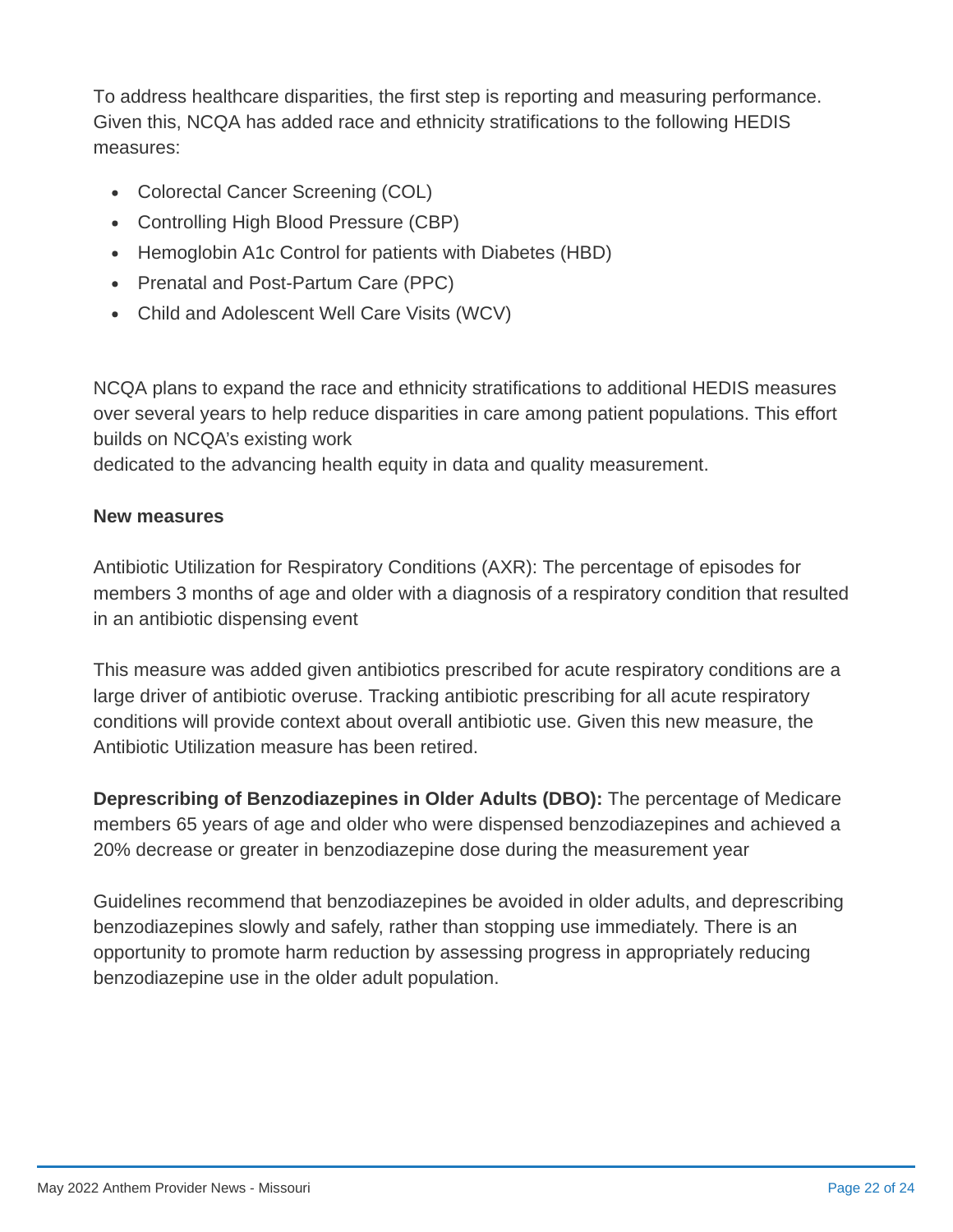**Advanced Care Planning (ACP):** The percentage of adults 65 to 80 years of age, with advanced illness, an indication of frailty or who are receiving palliative care, and adults 81 years of age and older, who had advance care planning during the measurement year

Advance care planning is associated with improved quality of life, this measure will allow an understanding if it is provided to those who are most likely to benefit from it. Given this new measure, the Care for Older Adults measure has been retired.

#### **Measure changes**

**Use of Imaging Studies for Low Back Pain (LBP):** This measure was expanded to the Medicare line-of-business and the upper age limit for this measure was expanded to age 75. Additional exclusions to the measure were also added.

A complete summary of 2022 HEDIS changes and more information, can be found **[online](https://blog.ncqa.org/hedis-2022-see-whats-new-whats-changed-and-whats-retired/)**.

#### Source: **[NCQA.org](http://ncqa.org/)**

HEDIS® is a registered trademark of the National Committee for Quality Assurance (NCQA).

ABSCRNU-0325-22

**URL:** <https://providernews.anthem.com/missouri/article/hedis-2022-summary-of-changes-from-ncqa-9>

### <span id="page-22-0"></span>**New specialty pharmacy medical step therapy requirements-March 2022 update**

Published: May 1, 2022 - **State & Federal** / Medicare

Effective March 1, 2022, the following Part B medications from the current *Clinical Utilization Management (UM) Guidelines* will be included in our medical step therapy precertification review process. Step therapy review will apply upon precertification initiation, in addition to the current medical necessity review (as is current procedure). Step therapy will not apply for members who are actively receiving medications listed below.

*Clinical UM Guidelines* [are publicly available on the provider website. Visit the](https://www.anthem.com/ms/pharmacyinformation/clinicalcriteria/home.html) *Clinical Criteria* **page** to search for specific criteria.